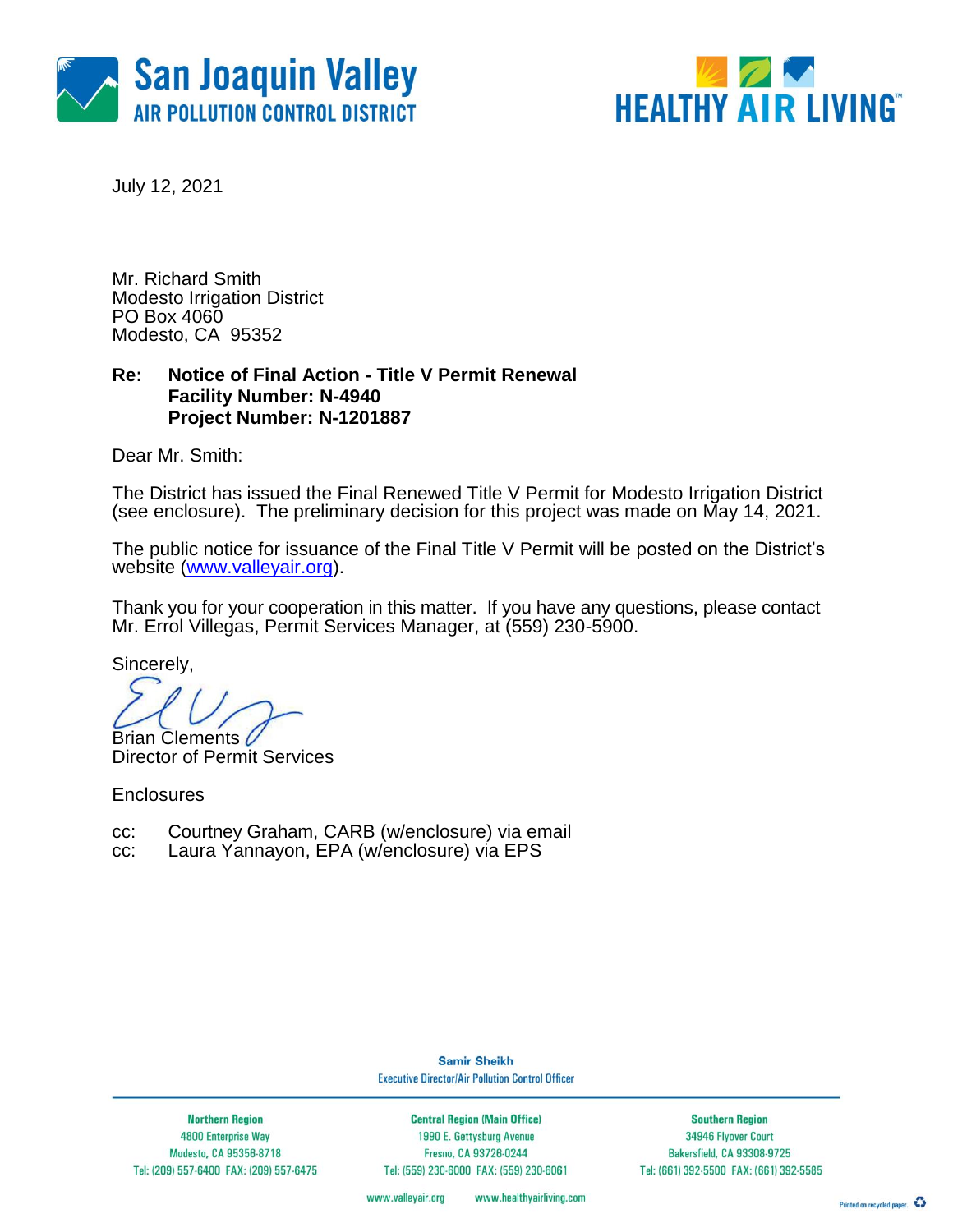



# **Permit to Operate**

**LEGAL OWNER OR OPERATOR:** MODESTO IRRIGATION DISTRICT **MAILING ADDRESS:** PO BOX 4060

**FACILITY:** N-4940 **EXPIRATION DATE:** 03/31/2026

MODESTO, CA 95352 **FACILITY LOCATION:** 1015 S STOCKTON AVE RIPON, CA 95366 **FACILITY DESCRIPTION:** POWER GENERATION FACILITY

The Facility's Permit to Operate may include Facility-wide Requirements as well as requirements that apply to specific permit units.

This Permit to Operate remains valid through the permit expiration date listed above, subject to payment of annual permit fees and compliance with permit conditions and all applicable local, state, and federal regulations. This permit is valid only at the location specified above, and becomes void upon any transfer of ownership or location. Any modification of the equipment or operation, as defined in District Rule 2201, will require prior District approval. This permit shall be posted as prescribed in District Rule 2010.

**Samir Sheikh**<br>Executive Director / APCO

Director of Permit Services

Jun 30 2021 10:24AM -- BRARG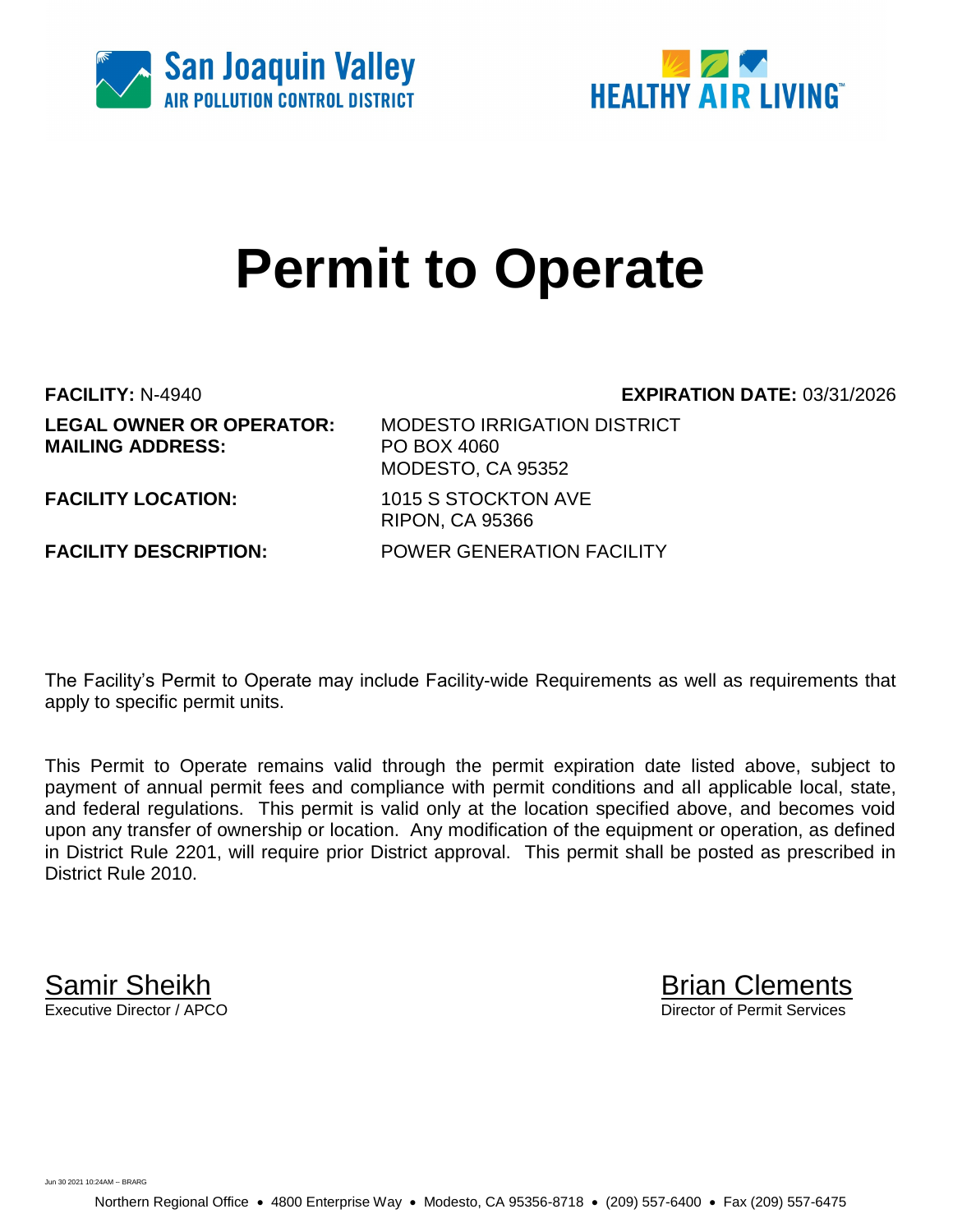### **FACILITY:** N-4940-0-3 **EXPIRATION DATE:** 03/31/2026

## **FACILITY-WIDE REQUIREMENTS**

- 1. The owner or operator shall notify the District of any breakdown condition as soon as reasonably possible, but no later than one hour after its detection, unless the owner or operator demonstrates to the District's satisfaction that the longer reporting period was necessary. [District Rule 1100, 6.1; County Rules 110 (Fresno, Stanislaus, San Joaquin); 109 (Merced); 113 (Madera); and 111 (Kern, Tulare, Kings)] Federally Enforceable Through Title V Permit
- 2. The District shall be notified in writing within ten days following the correction of any breakdown condition. The breakdown notification shall include a description of the equipment malfunction or failure, the date and cause of the initial failure, the estimated emissions in excess of those allowed, and the methods utilized to restore normal operations. [District Rule 1100, 7.0; County Rules 110 (Fresno, Stanislaus, San Joaquin); 109 (Merced); 113 (Madera); and 111 (Kern, Tulare, Kings)] Federally Enforceable Through Title V Permit
- 3. The owner or operator of any stationary source operation that emits more than 25 tons per year of nitrogen oxides or reactive organic compounds, shall provide the District annually with a written statement in such form and at such time as the District prescribes, showing actual emissions of nitrogen oxides and reactive organic compounds from that source. [District Rule 1160, 5.0] Federally Enforceable Through Title V Permit
- 4. Any person building, altering or replacing any operation, article, machine, equipment, or other contrivance, the use of which may cause the issuance of air contaminants or the use of which may eliminate, reduce, or control the issuance of air contaminants, shall first obtain an Authority to Construct (ATC) from the District unless exempted by District Rule 2020 (12/20/07). [District Rule 2010, 3.0 and 4.0; and 2020] Federally Enforceable Through Title V Permit
- 5. The permittee must comply with all conditions of the permit including permit revisions originated by the District. All terms and conditions of a permit that are required pursuant to the Clean Air Act (CAA), including provisions to limit potential to emit, are enforceable by the EPA and Citizens under the CAA. Any permit noncompliance constitutes a violation of the CAA and the District Rules and Regulations, and is grounds for enforcement action, for permit termination, revocation, reopening and reissuance, or modification; or for denial of a permit renewal application. [District Rules 2070, 7.0; 2080; and 2520, 9.8.1 and 9.13.1] Federally Enforceable Through Title V Permit
- 6. A Permit to Operate or an Authority to Construct shall not be transferred unless a new application is filed with and approved by the District. [District Rule 2031] Federally Enforceable Through Title V Permit
- 7. Every application for a permit required under Rule 2010 (12/17/92) shall be filed in a manner and form prescribed by the District. [District Rule 2040] Federally Enforceable Through Title V Permit
- 8. The operator shall maintain records of required monitoring that include: 1) the date, place, and time of sampling or measurement; 2) the date(s) analyses were performed; 3) the company or entity that performed the analysis; 4) the analytical techniques or methods used; 5) the results of such analysis; and 6) the operating conditions at the time of sampling or measurement. [District Rule 2520, 9.4.1] Federally Enforceable Through Title V Permit
- 9. The operator shall retain records of all required monitoring data and support information for a period of at least 5 years from the date of the monitoring sample, measurement, or report. Support information includes copies of all reports required by the permit and, for continuous monitoring instrumentation, all calibration and maintenance records and all original strip-chart recordings. [District Rule 2520, 9.4.2] Federally Enforceable Through Title V Permit

FACILITY-WIDE REQUIREMENTS CONTINUE ON NEXT PAGE

These terms and conditions are part of the Facility-wide Permit to Operate. Any amendments to these Facility-wide Requirements that affect specific Permit Units may constitute modification of those Permit Units.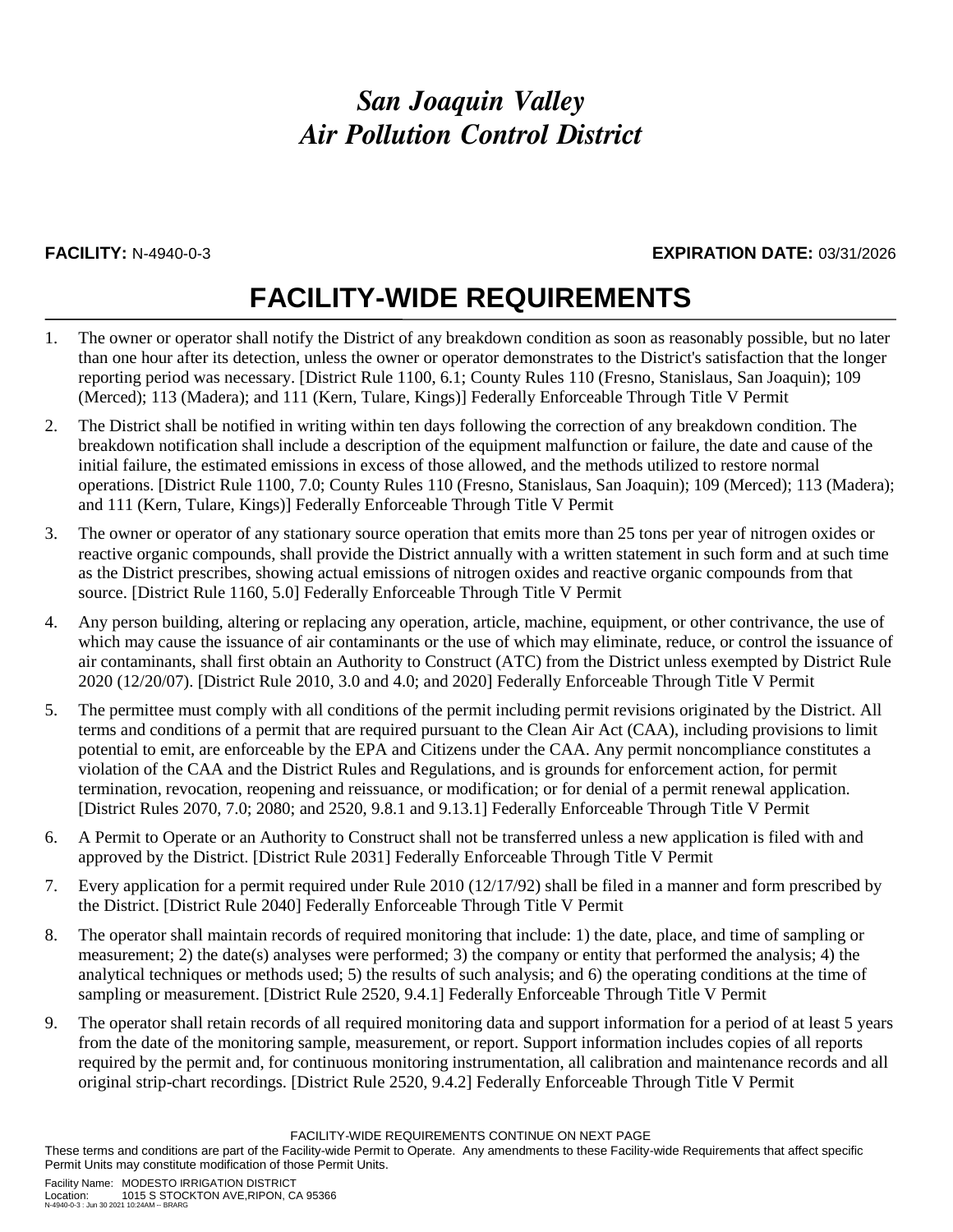Facility-wide Requirements for N-4940-0-3 (continued) Page 2 of 4

- 10. The operator shall submit reports of any required monitoring at least every six months unless a different frequency is required by an applicable requirement. All instances of deviations from permit requirements must be clearly identified in such reports. [District Rule 2520, 9.5.1] Federally Enforceable Through Title V Permit
- 11. Deviations from permit conditions must be promptly reported, including deviations attributable to upset conditions, as defined in the permit. For the purpose of this condition, promptly means as soon as reasonably possible, but no later than 10 days after detection. The report shall include the probable cause of such deviations, and any corrective actions or preventive measures taken. All required reports must be certified by a responsible official consistent with section 10.0 of District Rule 2520 (6/21/01). [District Rules 2520, 9.5.2 and 1100, 7.0] Federally Enforceable Through Title V Permit
- 12. If for any reason a permit requirement or condition is being challenged for its constitutionality or validity by a court of competent jurisdiction, the outcome of such challenge shall not affect or invalidate the remainder of the conditions or requirements in that permit. [District Rule 2520, 9.7] Federally Enforceable Through Title V Permit
- 13. It shall not be a defense for a permittee in an enforcement action that it would have been necessary to halt or reduce the permitted activity in order to maintain compliance with the conditions of the permit. [District Rule 2520, 9.8.2] Federally Enforceable Through Title V Permit
- 14. The permit may be modified, revoked, reopened and reissued, or terminated for cause. The filing of a request by the permittee for a permit modification, revocation and reissuance, or termination, or a notification of planned changes or anticipated noncompliance does not stay any permit condition. [District Rule 2520, 9.8.3] Federally Enforceable Through Title V Permit
- 15. The permit does not convey any property rights of any sort, or any exclusive privilege. [District Rule 2520, 9.8.4] Federally Enforceable Through Title V Permit
- 16. The Permittee shall furnish to the District, within a reasonable time, any information that the District may request in writing to determine whether cause exists for modifying, revoking and reissuing, or terminating the permit or to determine compliance with the permit. Upon request, the permittee shall also furnish to the District copies of records required to be kept by the permit or, for information claimed to be confidential, the permittee may furnish such records directly to EPA along with a claim of confidentiality. [District Rule 2520, 9.8.5] Federally Enforceable Through Title V Permit
- 17. The permittee shall pay annual permit fees and other applicable fees as prescribed in Regulation III of the District Rules and Regulations. [District Rule 2520, 9.9] Federally Enforceable Through Title V Permit
- 18. Upon presentation of appropriate credentials, a permittee shall allow an authorized representative of the District to enter the permittee's premises where a permitted source is located or emissions related activity is conducted, or where records must be kept under condition of the permit. [District Rule 2520, 9.13.2.1] Federally Enforceable Through Title V Permit
- 19. Upon presentation of appropriate credentials, a permittee shall allow an authorized representative of the District to have access to and copy, at reasonable times, any records that must be kept under the conditions of the permit. [District Rule 2520, 9.13.2.2] Federally Enforceable Through Title V Permit
- 20. Upon presentation of appropriate credentials, a permittee shall allow an authorized representative of the District to inspect at reasonable times any facilities, equipment, practices, or operations regulated or required under the permit. [District Rule 2520, 9.13.2.3] Federally Enforceable Through Title V Permit
- 21. Upon presentation of appropriate credentials, a permittee shall allow an authorized representative of the District to sample or monitor, at reasonable times, substances or parameters for the purpose of assuring compliance with the permit or applicable requirements. [District Rule 2520, 9.13.2.4] Federally Enforceable Through Title V Permit
- 22. No air contaminants shall be discharged into the atmosphere for a period or periods aggregating more than 3 minutes in any one hour which is as dark or darker than Ringelmann #1 or equivalent to 20% opacity and greater, unless specifically exempted by District Rule 4101 (02/17/05). If the equipment or operation is subject to a more stringent visible emission standard as prescribed in a permit condition, the more stringent visible emission limit shall supersede this condition. [District Rule 4101, and County Rules 401 (in all eight counties in the San Joaquin Valley)] Federally Enforceable Through Title V Permit

FACILITY-WIDE REQUIREMENTS CONTINUE ON NEXT PAGE

These terms and conditions are part of the Facility-wide Permit to Operate.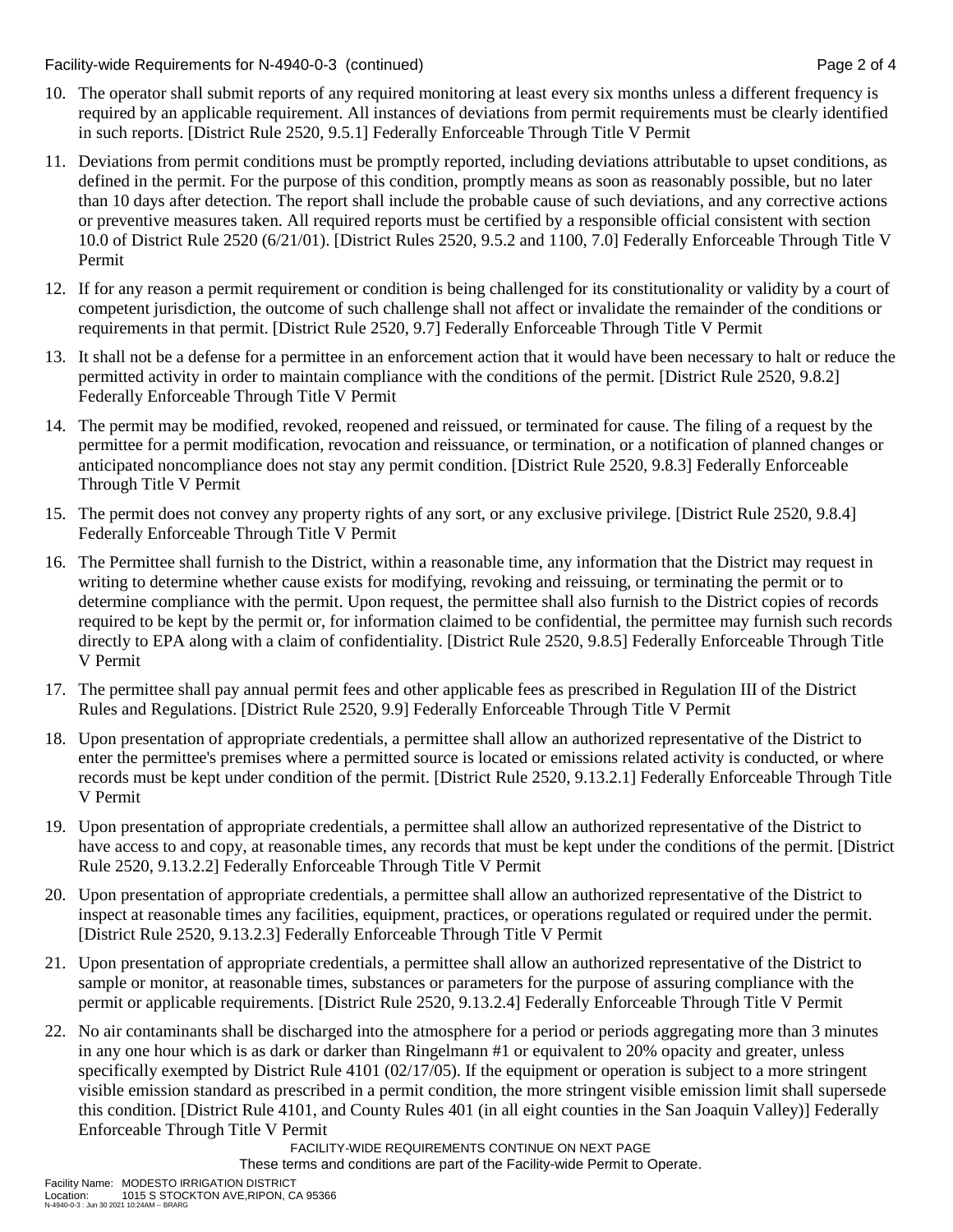Facility-wide Requirements for N-4940-0-3 (continued) Page 3 of 4

- 23. No person shall manufacture, blend, repackage, supply, sell, solicit or apply any architectural coating with a VOC content in excess of the corresponding limit specified in Table of Standards 1 effective until 12/30/10 or Table of Standards 2 effective on and after 1/1/11 of District Rule 4601 (12/17/09) for use or sale within the District. [District Rule 4601, 5.1] Federally Enforceable Through Title V Permit
- 24. All VOC-containing materials subject to Rule 4601 (12/17/09) shall be stored in closed containers when not in use. [District Rule 4601, 5.4] Federally Enforceable Through Title V Permit
- 25. The permittee shall comply with all the Labeling and Test Methods requirements outlined in Rule 4601 sections 6.1 and 6.3 (12/17/09). [District Rule 4601, 6.1 and 6.3] Federally Enforceable Through Title V Permit
- 26. With each report or document submitted under a permit requirement or a request for information by the District or EPA, the permittee shall include a certification of truth, accuracy, and completeness by a responsible official. [District Rule 2520, 9.13.1 and 10.0] Federally Enforceable Through Title V Permit
- 27. If the permittee performs maintenance on, or services, repairs, or disposes of appliances, the permittee shall comply with the standards for Recycling and Emissions Reduction pursuant to 40 CFR Part 82, Subpart F. [40 CFR 82 Subpart F] Federally Enforceable Through Title V Permit
- 28. If the permittee performs service on motor vehicles when this service involves the ozone-depleting refrigerant in the motor vehicle air conditioner (MVAC), the permittee shall comply with the standards for Servicing of Motor Vehicle Air Conditioners pursuant to all the applicable requirements as specified in 40 CFR Part 82, Subpart B. [40 CFR Part 82, Subpart B] Federally Enforceable Through Title V Permit
- 29. Disturbances of soil related to any construction, demolition, excavation, extraction, or other earthmoving activities shall comply with the requirements for fugitive dust control in District Rule 8021 unless specifically exempted under Section 4.0 of Rule 8021 (8/19/2004) or Rule 8011 (8/19/2004). [District Rules 8011 and 8021] Federally Enforceable Through Title V Permit
- 30. Outdoor handling, storage and transport of any bulk material which emits dust shall comply with the requirements of District Rule 8031, unless specifically exempted under Section 4.0 of Rule 8031 (8/19/2004) or Rule 8011 (8/19/2004). [District Rules 8011 and 8031] Federally Enforceable Through Title V Permit
- 31. An owner/operator shall prevent or cleanup any carryout or trackout in accordance with the requirements of District Rule 8041 Section 5.0, unless specifically exempted under Section 4.0 of Rule 8041 (8/19/2004) or Rule 8011 (8/19/2004). [District Rules 8011 and 8041] Federally Enforceable Through Title V Permit
- 32. Whenever open areas are disturbed, or vehicles are used in open areas, the facility shall comply with the requirements of Section 5.0 of District Rule 8051, unless specifically exempted under Section 4.0 of Rule 8051 (8/19/2004) or Rule 8011 (8/19/2004). [District Rules 8011 and 8051] Federally Enforceable Through Title V Permit
- 33. Any paved road or unpaved road shall comply with the requirements of District Rule 8061 unless specifically exempted under Section 4.0 of Rule 8061 (8/19/2004) or Rule 8011 (8/19/2004). [District Rules 8011 and 8061] Federally Enforceable Through Title V Permit
- 34. Any unpaved vehicle/equipment area that anticipates more than 50 Average annual daily Trips (AADT) shall comply with the requirements of Section 5.1.1 of District Rule 8071. Any unpaved vehicle/equipment area that anticipates more than 150 vehicle trips per day (VDT) shall comply with the requirements of Section 5.1.2 of District Rule 8071. On each day that 25 or more VDT with 3 or more axles will occur on an unpaved vehicle/equipment traffic area, the owner/operator shall comply with the requirements of Section 5.1.3 of District Rule 8071. On each day when a special event will result in 1,000 or more vehicles that will travel/park on an unpaved area, the owner/operator shall comply with the requirements of Section 5.1.4 of District Rule 8071. All sources shall comply with the requirements of Section 5.0 of District Rule 8071 unless specifically exempted under Section 4.0 of Rule 8071 (9/16/2004) or Rule 8011 (8/19/2004). [District Rules 8011 and 8071] Federally Enforceable Through Title V Permit
- 35. Any owner or operator of a demolition or renovation activity, as defined in 40 CFR 61.141, shall comply with the applicable inspection, notification, removal, and disposal procedures for asbestos containing materials as specified in 40 CFR 61.145 (Standard for Demolition and Renovation). [40 CFR 61 Subpart M] Federally Enforceable Through Title V Permit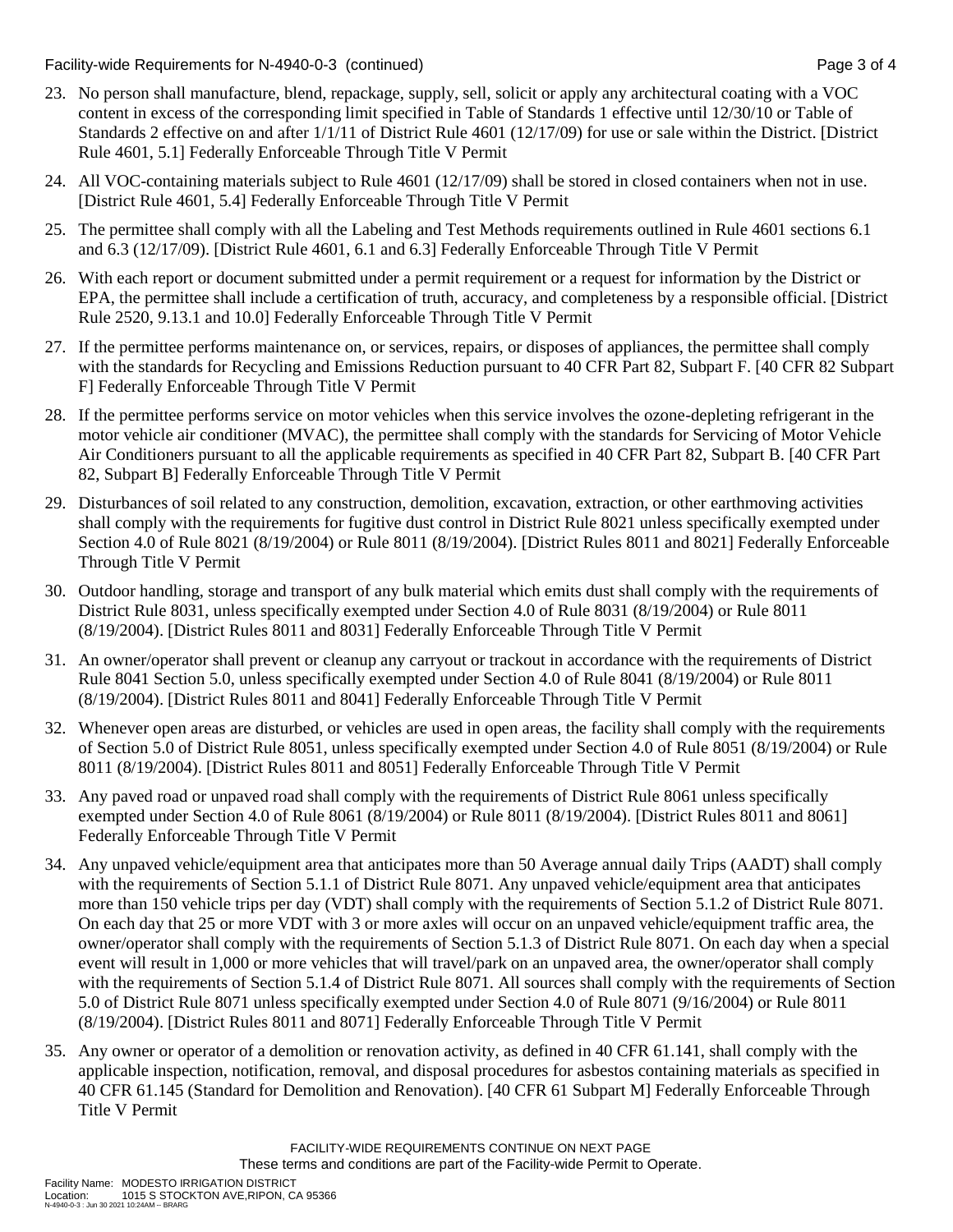Facility-wide Requirements for N-4940-0-3 (continued) Page 4 of 4

- 36. The permittee shall submit certifications of compliance with the terms and standards contained in Title V permits, including emission limits, standards and work practices, to the District and the EPA annually (or more frequently as specified in an applicable requirement or as specified by the District). The certification shall include the identification of each permit term or condition, the compliance status, whether compliance was continuous or intermittent, the methods used for determining the compliance status, and any other facts required by the District to determine the compliance status of the source. [District Rule 2520, 9.16] Federally Enforceable Through Title V Permit
- 37. The permittee shall submit an application for Title V permit renewal to the District at least six months, but not greater than 18 months, prior to the permit expiration date. [District Rule 2520, 5.2] Federally Enforceable Through Title V Permit
- 38. When a term is not defined in a Title V permit condition, the definition in the rule cited as the origin and authority for the condition in a Title V permits shall apply. [District Rule 2520, 9.1.1] Federally Enforceable Through Title V Permit
- 39. Compliance with permit conditions in the Title V permit shall be deemed in compliance with the following outdated SIP requirements: Rule 401 (Madera, Fresno, Kern, Kings, San Joaquin, Stanislaus, Tulare and Merced), Rule 110 (Fresno, Stanislaus, San Joaquin), Rule 109 (Merced), Rule 113 (Madera), Rule 111 (Kern, Tulare, Kings), and Rule 202 (Fresno, Kern, Tulare, Kings, Madera, Stanislaus, Merced, San Joaquin). A permit shield is granted from these requirements. [District Rule 2520, 13.2] Federally Enforceable Through Title V Permit
- 40. Compliance with permit conditions in the Title V permit shall be deemed in compliance with the following applicable requirements: SJVUAPCD Rules 1100, sections 6.1 and 7.0 (12/17/92); 2010, sections 3.0 and 4.0 (12/17/92); 2031 (12/17/92); 2040 (12/17/92); 2070, section 7.0 (12/17/92); 2080 (12/17/92); 4101 (2/17/05); 4601 (12/17/09); 8021 (8/19/2004); 8031 (8/19/2004); 8041 (8/19/2004); 8051 (8/19/2004); 8061 (8/19/2004); and 8071 (9/16/2004). A permit shield is granted from these requirements. [District Rule 2520, 13.2] Federally Enforceable Through Title V Permit
- 41. No air contaminant shall be released into the atmosphere which causes a public nuisance. [District Rule 4102]
- 42. Particulate matter emissions shall not exceed 0.1 grains/dscf in concentration. [District Rule 4201] Federally Enforceable Through Title V Permit
- 43. The reporting periods for the Report of Required Monitoring and the Compliance Certification Report begin December 1 of every year, unless alternative dates are approved by the District Compliance Division. These reports are due within 30 days after the end of the reporting period. [District Rule 2520] Federally Enforceable Through Title V Permit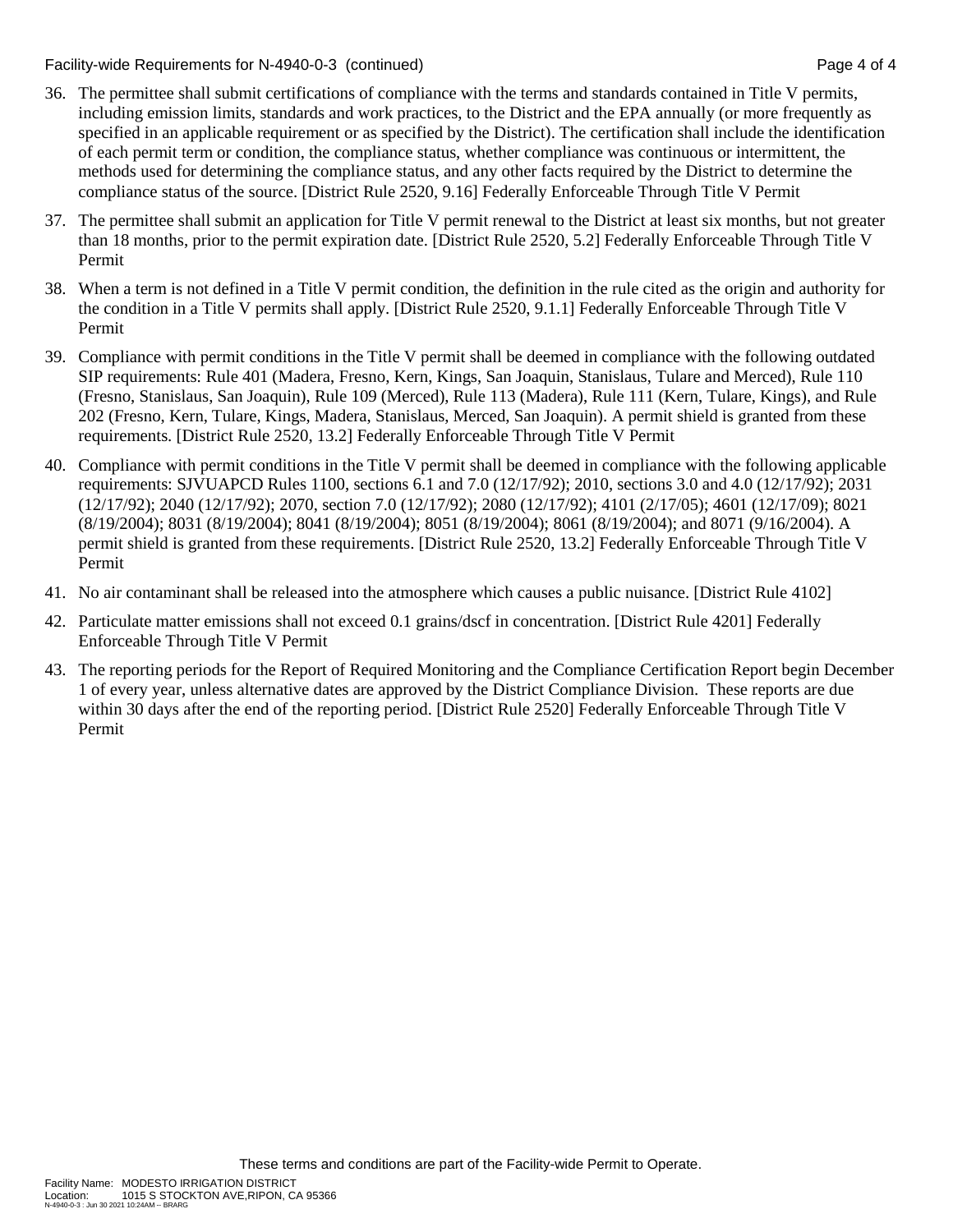### **PERMIT UNIT:** N-4940-1-5 **EXPIRATION DATE:** 03/31/2026

### **EQUIPMENT DESCRIPTION:**

47.5 MW NOMINALLY RATED SIMPLE-CYCLE PEAK-DEMAND POWER GENERATING SYSTEM CONSISTING OF A 500 MMBTU/HR GENERAL ELECTRIC, MODEL LM6000 SPRINT, NATURAL GAS-FIRED COMBUSTION TURBINE GENERATOR WITH A WATER SPRAY PREMIXED COMBUSTION SYSTEM, SERVED BY A SELECTIVE CATALYTIC REDUCTION (SCR) SYSTEM WITH AMMONIA INJECTION AND AN OXIDATION CATALYST

## **PERMIT UNIT REQUIREMENTS**

- 1. All equipment shall be maintained in proper operating condition and shall be operated in a manner to minimize emissions of air contaminants into the atmosphere. [District Rule 2201] Federally Enforceable Through Title V Permit
- 2. A selective catalytic reduction (SCR) system and an oxidation catalyst shall serve the gas turbine engine. Exhaust ducting shall be equipped with a fresh air inlet blower to be used to lower the exhaust temperature prior to the inlet of the SCR system catalyst. [District Rule 2201] Federally Enforceable Through Title V Permit
- 3. The gas turbine engine and generator lube oil vents shall be equipped with mist eliminators or equivalent technology sufficient to limit the visible emissions from the lube oil vents to not exceed 5% opacity, except for a period not exceeding three minutes in any one hour. [District Rule 2201] Federally Enforceable Through Title V Permit
- 4. The turbine shall be equipped with a continuous monitoring system to measure and record hours of operation, mass ratio of water-to-fuel injected and fuel consumption. [District Rules 2201 and 4703, 6.2; and 40 CFR 60.334 (a)] Federally Enforceable Through Title V Permit
- 5. The exhaust stack shall be equipped with a continuous emissions monitor (CEM) for NOx, CO, and O2. The CEM shall meet the requirements of 40 CFR parts 60 and 75 and shall be capable of monitoring emissions during startups and shutdowns as well as during normal operating conditions. [District Rules 1080, 2201 and 4703, 6.2.1; and 40 CFR 60.334 (b)(d)] Federally Enforceable Through Title V Permit
- 6. The permittee shall monitor and record the fuel flow rate, NOx emission rate, CO emission rate, ammonia injection rate, exhaust temperature both prior to and after the SCR system, exhaust oxygen content and exhaust flow rate. [District Rules 2201 and 4703, 6.2] Federally Enforceable Through Title V Permit
- 7. The facility shall install and maintain equipment, facilities, and systems compatible with the District's CEM data polling software system and shall make CEM data available to the District's automated polling system on a daily basis. [District Rule 1080] Federally Enforceable Through Title V Permit
- 8. Upon notice by the District that the facility's CEM system is not providing polling data, the facility may continue to operate without providing automated data for a maximum of 30 days per calendar year provided the CEM data is sent to the District by a District-approved alternative method. [District Rule 1080] Federally Enforceable Through Title V Permit
- 9. The exhaust stack shall be equipped with permanent provisions to allow collection of stack gas samples consistent with EPA test methods and shall be equipped with safe permanent provisions to sample stack gases with a portable NOx, CO, and O2 analyzer during District inspections. The sampling ports shall be located in accordance with the CARB regulation titled California Air Resources Board Air Monitoring Quality Assurance Volume VI, Standard Operating Procedures for Stationary Source Emission Monitoring and Testing. [District Rule 1081] Federally Enforceable Through Title V Permit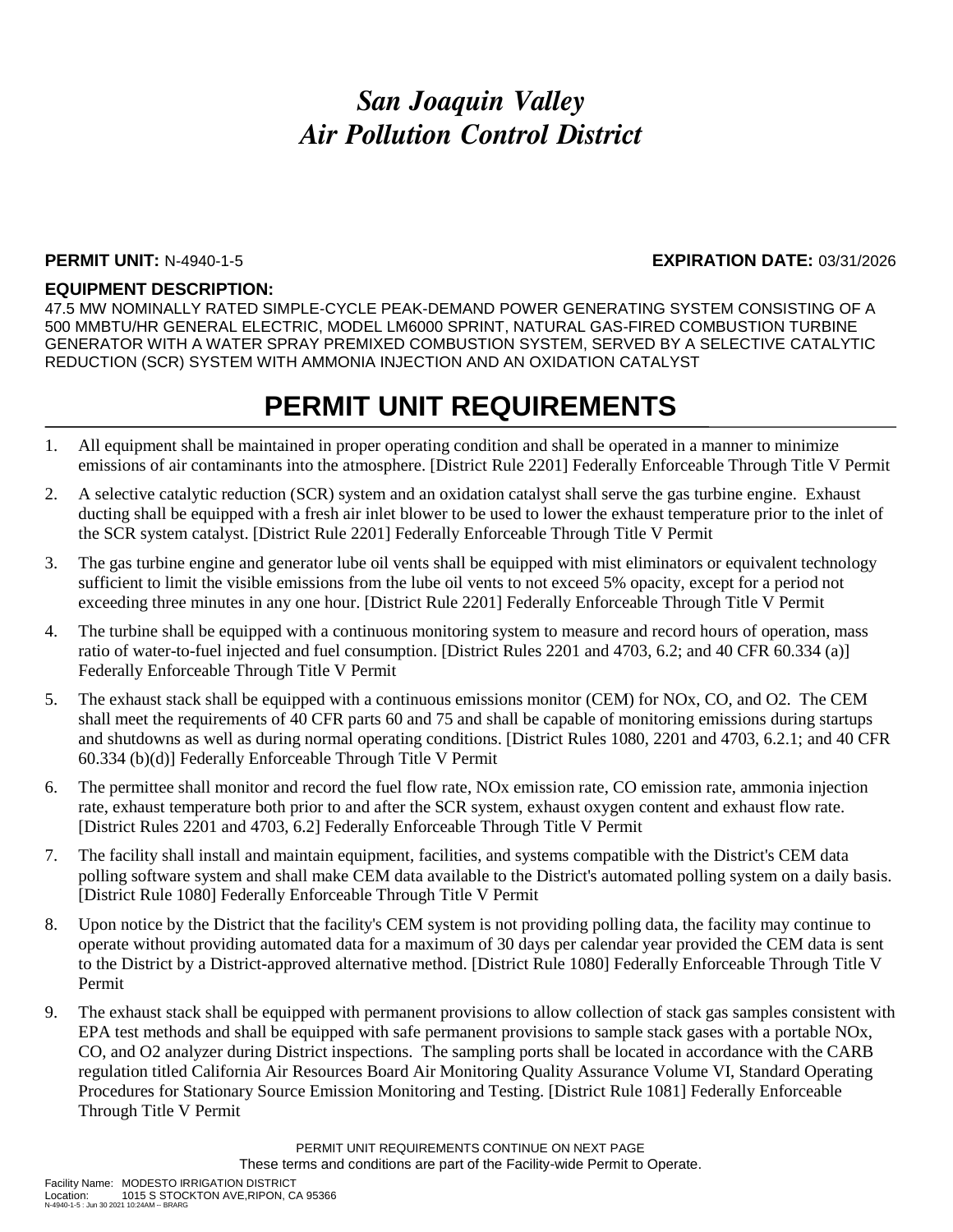Permit Unit Requirements for N-4940-1-5 (continued) **Page 2** of 6

- 10. The CEMS shall complete a minimum of one cycle of operation (sampling, analyzing, and data recording) for each successive 15-minute period or shall meet equivalent specifications established by mutual agreement of the District, the ARB and the EPA. [District Rule 1080, 6.4 and 40 CFR 60.334 (b)(2)] Federally Enforceable Through Title V Permit
- 11. Results of continuous emissions monitoring shall be reduced according to the procedure established in 40 CFR, Part 51, Appendix P, paragraphs 5.0 through 5.3.3, or by other methods deemed equivalent by mutual agreement with the District, the ARB, and the EPA. [District Rule 1080] Federally Enforceable Through Title V Permit
- 12. In accordance with 40 CFR, Part 60, Appendix F, 5.1, cylinder gas audits (CGA) or relative accuracy audits (RAA) of the continuous emission monitors shall be conducted quarterly, except during quarters in which a relative accuracy test audit (RATA) is performed. Audit reports shall be submitted along with quarterly compliance reports to the District. [District Rule 1080] Federally Enforceable Through Title V Permit
- 13. The owner/operator shall perform a relative accuracy test audit (RATA) as specified by 40 CFR Part 60, Appendix F, 5.1.1, at least once every four calendar quarters. The permittee shall comply with the applicable requirements for quality assurance testing and maintenance of the continuous emission monitor equipment in accordance with the procedures and guidance specified in 40 CFR Part 60, Appendix F. [District Rule 1080 and 40 CFR 60.334 (b)(1)] Federally Enforceable Through Title V Permit
- 14. The turbine shall be fired only on natural gas with a sulfur content (as S) not exceeding 1.0 grain per 100 standard cubic feet. [District Rules 2201 and 4801; and 40 CFR 60.333 (b)] Federally Enforceable Through Title V Permit
- 15. The NOx (as NO2) emissions during each start-up event and each shutdown event shall not exceed 20.0 lb/hr. [District Rule 2201] Federally Enforceable Through Title V Permit
- 16. The CO emissions during each start-up event and each shutdown event shall not exceed 20.0 lb/hr. [District Rule 2201] Federally Enforceable Through Title V Permit
- 17. Startup shall be defined as the period of time during which a unit is brought from a shutdown status to its operating temperature and pressure, including the time required by the unit's emission control system to reach full operations, and the unit meets the lb/hr and ppmvd emission limits specified within this permit. Shutdown shall be defined as the period of time during which a unit is taken from an operational to a non-operational status as the fuel supply to the unit is completely turned off. Start-up and shutdown period emissions shall be counted toward all applicable emission limits (lb/day and lb/year). [District Rules 2201 and 4703, 3.26, 3.29 and 5.3] Federally Enforceable Through Title V Permit
- 18. Duration of each start-up or each shutdown event shall not exceed two hours. [District Rule 4703, 5.3.1.1] Federally Enforceable Through Title V Permit
- 19. The emission control systems shall be in operation and emissions shall be minimized insofar as technologically feasible during startup and shutdown. [District Rule 4703, 5.3.2] Federally Enforceable Through Title V Permit
- 20. The NOx (as NO2) emissions from this unit, except during start-up and shutdown events, shall not exceed either of the following: 4.53 lb/hr or 2.5 ppmvd @ 15% O2. The emission concentration limit is based on a three-hour rolling average. [District Rules 2201 and 4703, 5.1] Federally Enforceable Through Title V Permit
- 21. The CO emissions from this unit, except during start-up and shutdown events, shall not exceed either of the following: 6.62 lb/hr or 6.0 ppmvd @ 15% O2. The emission concentration limit is based on a three-hour rolling average. [District Rules 2201 and 4703, 5.2] Federally Enforceable Through Title V Permit
- 22. The VOC emissions from this unit shall not exceed either of the following: 1.26 lb/hr or 2.0 ppmvd @ 15% O2. The emission concentration limit is based on a three-hour rolling average. [District Rule 2201] Federally Enforceable Through Title V Permit
- 23. The SOx emissions shall not exceed 1.4 lb/hr. [District Rule 2201] Federally Enforceable Through Title V Permit
- 24. The PM10 emissions shall not exceed 3.00 lb/hr. [District Rule 2201] Federally Enforceable Through Title V Permit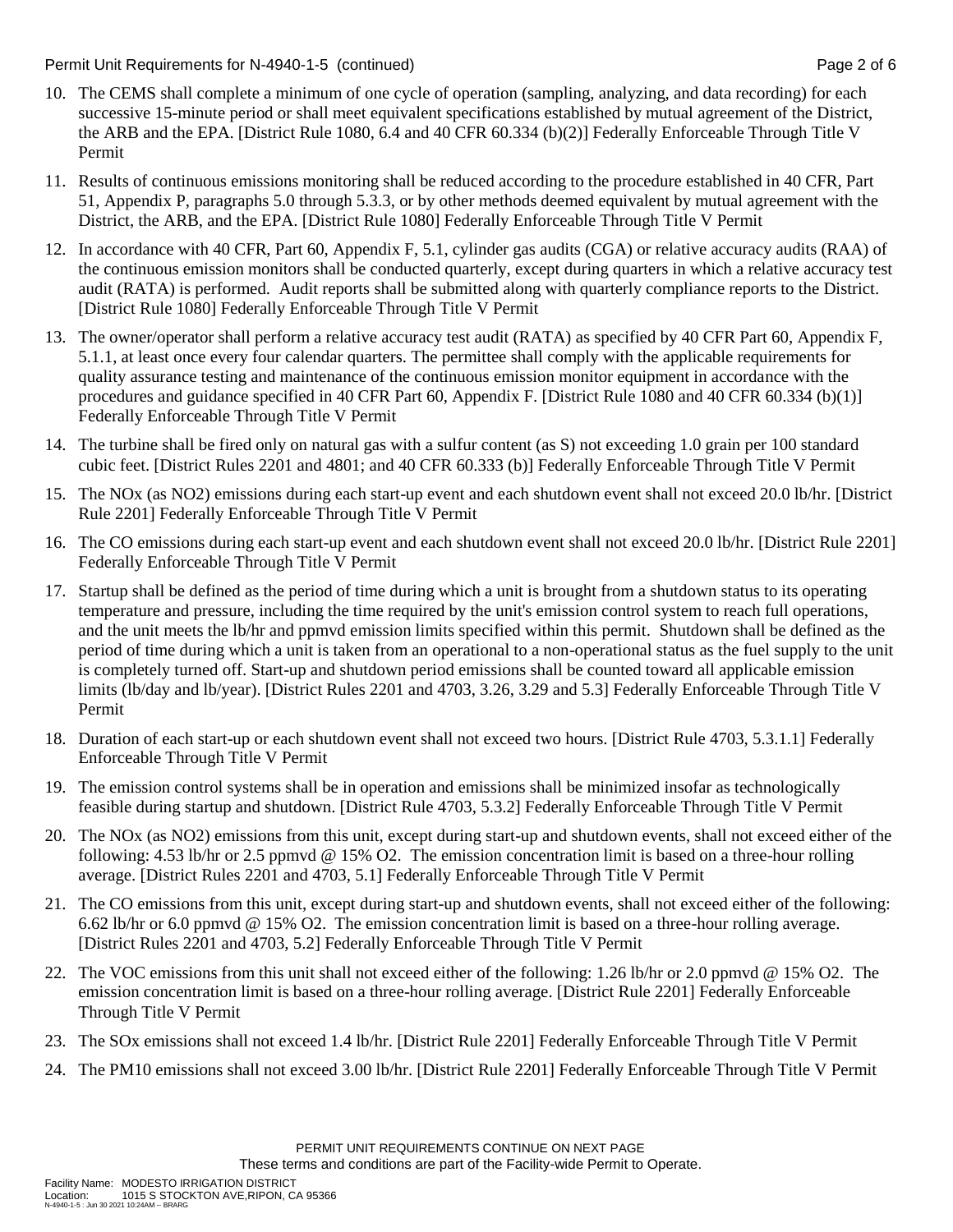Permit Unit Requirements for N-4940-1-5 (continued) Page 3 of 6

- 25. The ammonia slip emissions shall not exceed either of the following: 6.71 lb/hr or 10.0 ppmvd @ 15% O2. The emission concentration limit is based on a 24-hour rolling average. [District Rule 2201] Federally Enforceable Through Title V Permit
- 26. Each three hour rolling average will be compiled from the three most recent one hour periods. Each one hour period shall commence on the hour. Each one hour period in a twenty-four hour average for ammonia slip will commence on the hour. The twenty-four hour average will be calculated starting and ending at twelve-midnight. [District Rule 2201] Federally Enforceable Through Title V Permit
- 27. The daily emissions from this unit shall not exceed any of the following: NOx (as NO2) 155.1 lb/day; VOC 30.2 lb/day; CO - 158.9 lb/day; PM10 - 72.0 lb/day; or SOx (as SO2) - 34.2 lb/day. [District Rule 2201] Federally Enforceable Through Title V Permit
- 28. The annual emissions from this unit shall not exceed any of the following: NOx (as NO2) 44,505 lb/year; VOC 11,038 lb/year; CO - 57,991 lb/year, PM10 - 26,280 lb/year; or SOx - 12,483 lb/year. All annual emission limits are based on 12 consecutive month rolling emissions totals. [District Rule 2201] Federally Enforceable Through Title V Permit
- 29. Daily emissions shall be compiled for a twenty-four hour period starting and ending at twelve-midnight. Each calendar month in a twelve consecutive month rolling emissions total shall commence at the beginning of the first day of the month. The twelve consecutive month rolling emissions totals used to determine compliance with annual emission limits shall be compiled from the twelve most recent calendar months. [District Rule 2201] Federally Enforceable Through Title V Permit
- 30. Compliance with the ammonia emission limits shall be demonstrated utilizing one of the following procedures: 1) Calculate ammonia slip utilizing the following equation: ammonia slip ppmvd @ 15% O2 = [{a - (b x c/1,000,000)} x  $(1,000,000/b)$ ] x  $[(20.9 - 15.0)/(20.9 - e)]$  x d, where a = ammonia injection rate (lb/hr) / (17 lb/lb mol), b = dry exhaust flow rate  $(lb/hr) / (29 lb/lb mol)$ , c = change in measured NOx concentration across the catalyst, d = correction factor, and  $e =$  stack O2 concentration (%vd). The correction factor shall be derived annually during compliance testing by comparing the measured and calculated ammonia slip; 2.) Utilize another District-approved calculation method using measured surrogate parameters to determine the daily ammonia emissions in ppmvd @ 15% O2. If this option is chosen, the permittee shall submit a detailed calculation protocol for District approval at least 60 days prior to commencement of operation; 3.) Alternatively, the permittee may utilize a continuous in-stack ammonia monitor to verify compliance with the ammonia emissions limit. If this option is chosen, the permittee shall submit a monitoring plan for District approval at least 60 days prior to commencement of operation. [District Rule 4102]
- 31. Source testing to measure the NOx, VOC, CO and ammonia slip emissions (ppmvd @ 15% O2 and lb/hr) and PM10 emissions (lb/hr) shall be conducted at least once every twelve months. [District Rules 2201 and 4703, 6.3.1] Federally Enforceable Through Title V Permit
- 32. Source testing to measure the CO emissions during start-up periods shall be conducted at least once every seven years thereafter. [District Rule 2201] Federally Enforceable Through Title V Permit
- 33. Source testing to measure the NOx emissions during start-up periods shall be conducted at least once every seven years. [District Rule 2201] Federally Enforceable Through Title V Permit
- 34. Source testing shall be conducted using the methods and procedures approved by the District. The District must be notified at least 30 days prior to any compliance source test, and a source test plan must be submitted for approval at least 15 days prior to testing. [District Rule 1081] Federally Enforceable Through Title V Permit
- 35. Source testing shall be witnessed or authorized by District personnel and samples shall be collected by a California Air Resources Board (CARB) certified testing laboratory or a CARB certified source testing firm. [District Rule 1081] Federally Enforceable Through Title V Permit
- 36. The results of each source test shall be submitted to the District within 60 days thereafter. [District Rule 1081] Federally Enforceable Through Title V Permit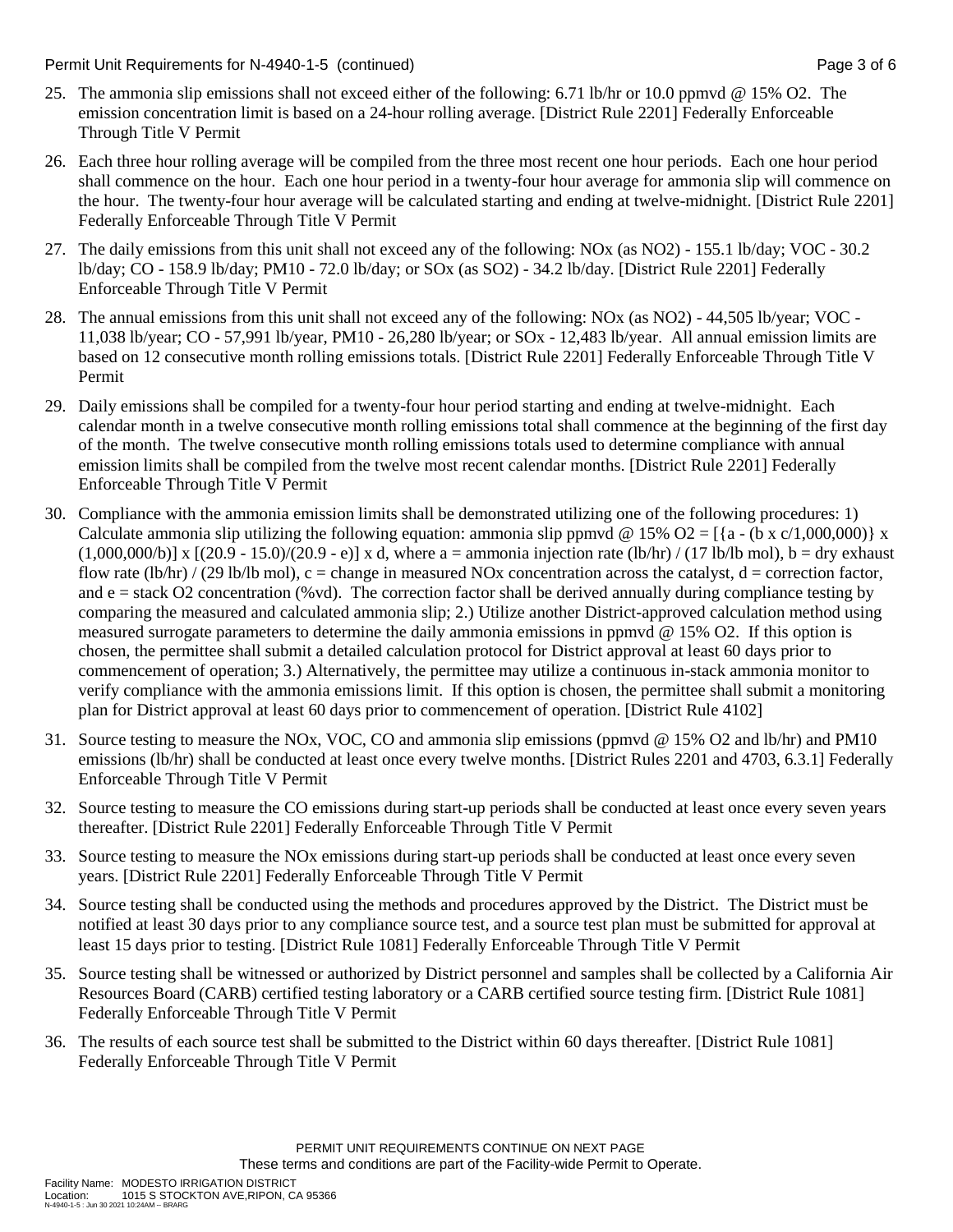Permit Unit Requirements for N-4940-1-5 (continued) Page 4 of 6

- 37. NOx emissions (referenced as NO2) shall be determined using EPA method 7E, EPA method 20 or CARB method 20. EPA approved alternative test methods as approved by the District may also be used to address the source testing requirements of this permit. The request to utilize EPA approved alternative source testing methods must be submitted in writing and written approval received from the District prior to the submission of the source test plan. [District Rules 1081, 2201 and 4703, 5.1 & 6.4.1; and 40 CFR 60.335 (a) & (b)] Federally Enforceable Through Title V Permit
- 38. CO emissions shall be determined using EPA method 10 or EPA method 10B. [District Rules 1081, 2201 and 4703, 6.4.2] Federally Enforceable Through Title V Permit
- 39. VOC emissions (referenced as methane) shall be determined using EPA method 18 or EPA method 25. [District Rules 1081 and 2201] Federally Enforceable Through Title V Permit
- 40. PM10 emissions shall be determined using EPA methods 201 and 202, EPA methods 201A and 202, CARB method 501 in conjunction with CARB method 5, or EPA method 5 and CARB method 5. [District Rules 1081 and 2201] Federally Enforceable Through Title V Permit
- 41. Ammonia emissions shall be determined using BAAQMD method ST-1B. [District Rule 1081] Federally Enforceable Through Title V Permit
- 42. Oxygen content of the exhaust gas shall be determined by using EPA method 3, EPA method 3A or EPA method 20. [District Rules 1081, 2201 and 4703, 6.4.3] Federally Enforceable Through Title V Permit
- 43. The owner or operator shall demonstrate maximum total sulfur content of the fuel by maintaining gas quality characteristics in a current, valid purchase contract, a tariff sheet or transportation contract for the fuel. [40 CFR 60.334 (h)(3)] Federally Enforceable Through Title V Permit
- 44. EPA approved alternative source testing methods will be allowed, upon District approval, provided it does not result in a relaxation of emission limitations. The request to utilize EPA approved alternative source testing methods must be submitted in writing and written approval received from the District prior to the submission of the source test plan. [District Rules 1081, 4001 and 4703, 6.4] Federally Enforceable Through Title V Permit
- 45. The permittee shall submit a written report to the APCO for each calendar quarter, within 30 days of the end of the quarter, including: time intervals, data and magnitude of excess emissions, nature and cause of excess emissions (if known), corrective actions taken and preventive measures adopted; averaging period used for data reporting shall correspond to the averaging period for each respective emission standard; applicable time and date of each period during which the CEM was inoperative (except for zero and span checks) and the nature of system repairs and adjustments; and a negative declaration when no excess emissions occurred. [District Rule 1080] Federally Enforceable Through Title V Permit
- 46. The permittee shall maintain a daily stationary gas turbine system operating log that includes the actual local startup and stop time, length and reason for reduced load periods, total hours of operation and the type and quantity of fuel used. [District Rule 4703, 6.2.6] Federally Enforceable Through Title V Permit
- 47. The operator performing start-up or shutdown of this unit shall keep records of the duration of start-up or shutdown. [District Rule 4703, 6.2.8] Federally Enforceable Through Title V Permit
- 48. The permittee shall maintain the following records: date and time, duration, and type of any startup, shutdown, or malfunction; performance testing, evaluations, calibrations, checks, adjustments, any period which a continuous monitoring system or device was inoperative, and maintenance of any continuous emission monitoring system or device. [District Rule 2201] Federally Enforceable Through Title V Permit
- 49. All records required to be maintained by this permit shall be maintained for a period of five years and shall be made readily available for District inspection upon request. [District Rule 4703, 6.2.4] Federally Enforceable Through Title V Permit
- 50. The owners and operators of each affected source and each affected unit at the source shall: (i) Operate the unit in compliance with a complete Acid Rain permit application or a superseding Acid Rain permit issued by the permitting authority; and (ii) Have an Acid Rain permit. [40 CFR 72] Federally Enforceable Through Title V Permit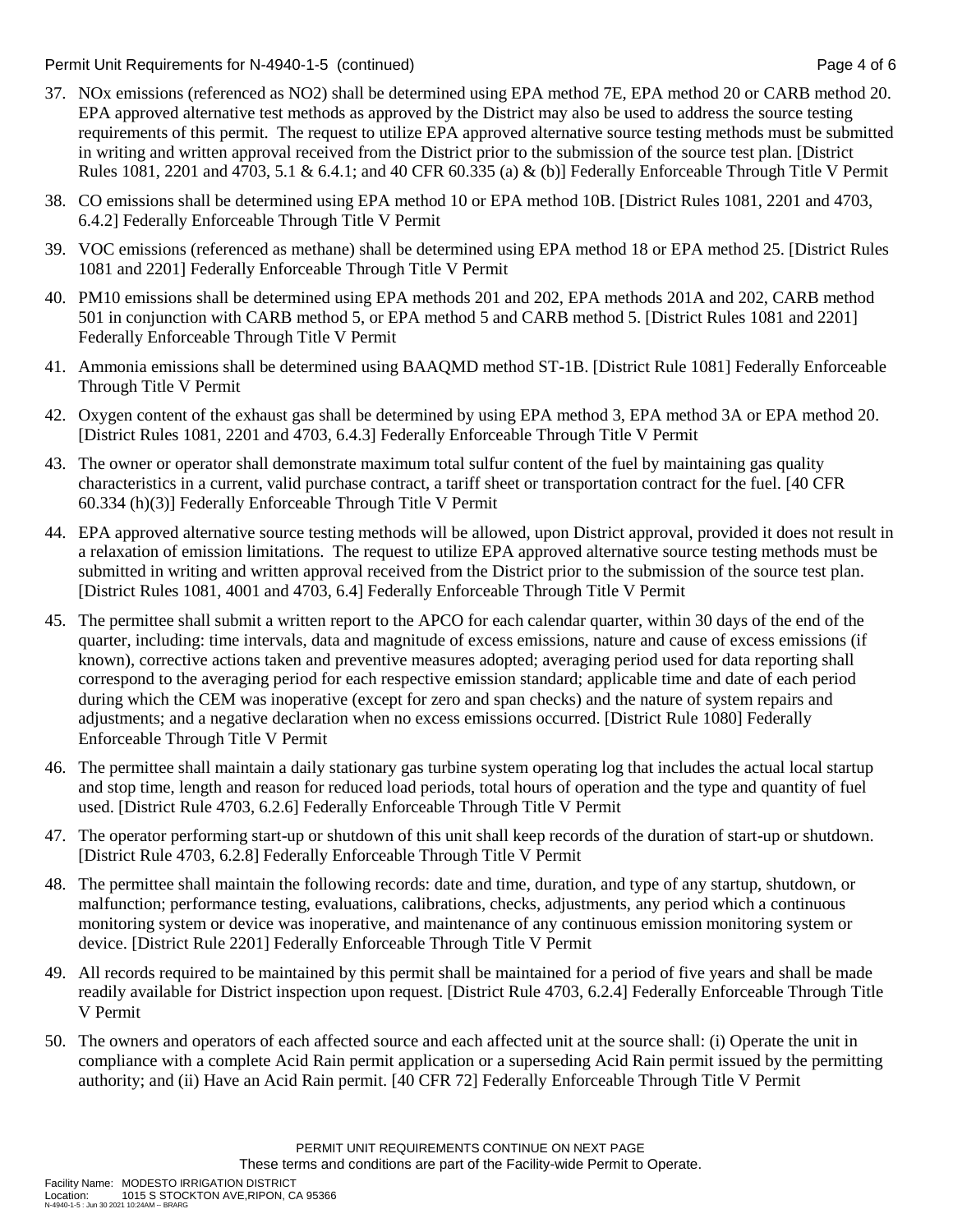Permit Unit Requirements for N-4940-1-5 (continued) Page 5 of 6 continued Page 5 of 6

- 51. The owners and operators and, to the extent applicable, designated representative of each affected source and each affected unit at the source shall comply with the monitoring requirements as provided in 40 CFR part 75. [40 CFR 75] Federally Enforceable Through Title V Permit
- 52. The emissions measurements recorded and reported in accordance with 40 CFR part 75 shall be used to determine compliance by the unit with the Acid Rain emissions limitations and emissions reduction requirements for sulfur dioxide and nitrogen oxides under the Acid Rain Program. [40 CFR 75] Federally Enforceable Through Title V Permit
- 53. The owners and operators of each source and each affected unit at the source shall: (i) Hold allowances, as of the allowance transfer deadline, in the unit's compliance subaccount (after deductions under 40 CFR 73.34(c)) not less than the total annual emissions of sulfur dioxide for the previous calendar year from the unit; and (ii) Comply with the applicable Acid Rain emissions limitations for sulfur dioxide. [40 CFR 73] Federally Enforceable Through Title V Permit
- 54. Each ton of sulfur dioxide emitted in excess of the Acid Rain emissions limitations for sulfur dioxide shall constitute a separate violation of the Act. [40 CFR 77] Federally Enforceable Through Title V Permit
- 55. An affected unit shall be subject to the sulfur dioxide requirements starting on the later of January 1, 2000, or the deadline for monitoring certification under 40 CFR part 75, an affected unit under 40 CFR 72.6(a)(3) that is not a substitution or compensating unit. [40 CFR 72 and 40 CFR 75] Federally Enforceable Through Title V Permit
- 56. Allowances shall be held in, deducted from, or transferred among Allowance Tracking System accounts in accordance with the Acid Rain Program. [40 CFR 72] Federally Enforceable Through Title V Permit
- 57. An allowance shall not be deducted in order to comply with the requirements under 40 CFR part 73, prior to the calendar year for which the allowance was allocated. [40 CFR 73] Federally Enforceable Through Title V Permit
- 58. An allowance allocated by the Administrator under the Acid Rain Program is a limited authorization to emit sulfur dioxide in accordance with the Acid Rain Program. No provision of the Acid Rain Program, the Acid Rain permit application, the Acid Rain permit, or the written exemption under 40 CFR 72.7 and 72.8 and no provision of law shall be construed to limit the authority of the United States to terminate or limit such authorization. [40 CFR 72] Federally Enforceable Through Title V Permit
- 59. An allowance allocated by the Administrator under the Acid Rain Program does not constitute a property right. [40 CFR 72] Federally Enforceable Through Title V Permit
- 60. The owners and operators of each affected unit at the source shall comply with the applicable Acid Rain emissions limitation for nitrogen oxides. [40 CFR 72] Federally Enforceable Through Title V Permit
- 61. The designated representative of an affected unit that has excess emissions in any calendar year shall submit a proposed offset plan, as required under 40 CFR part 77. [40 CFR 77] Federally Enforceable Through Title V Permit
- 62. The owners and operators of an affected unit that has excess emissions in any calendar year shall: (i) Pay without demand the penalty required, and pay up on demand the interest on that penalty; and (ii) Comply with the terms of an approved offset plan, as required by 40 CFR part 77. [40 CFR 77] Federally Enforceable Through Title V Permit
- 63. The owners and operators of the each affected unit at the source shall keep on site the following documents for a period of five years from the date the document is created. This period may be extended for cause, at any time prior to the end of five years, in writing by the Administrator or permitting authority: (i) The certificate of representation for the designated representative for the source and all documents that demonstrate the truth of the statements in the certificate of representation, in accordance with 40 CFR 72.24; provided that the certificate and documents shall be retained on site beyond such five-year period until such documents are superseded because of the submission of a new certificate of representation changing the designated representative. [40 CFR 72] Federally Enforceable Through Title V Permit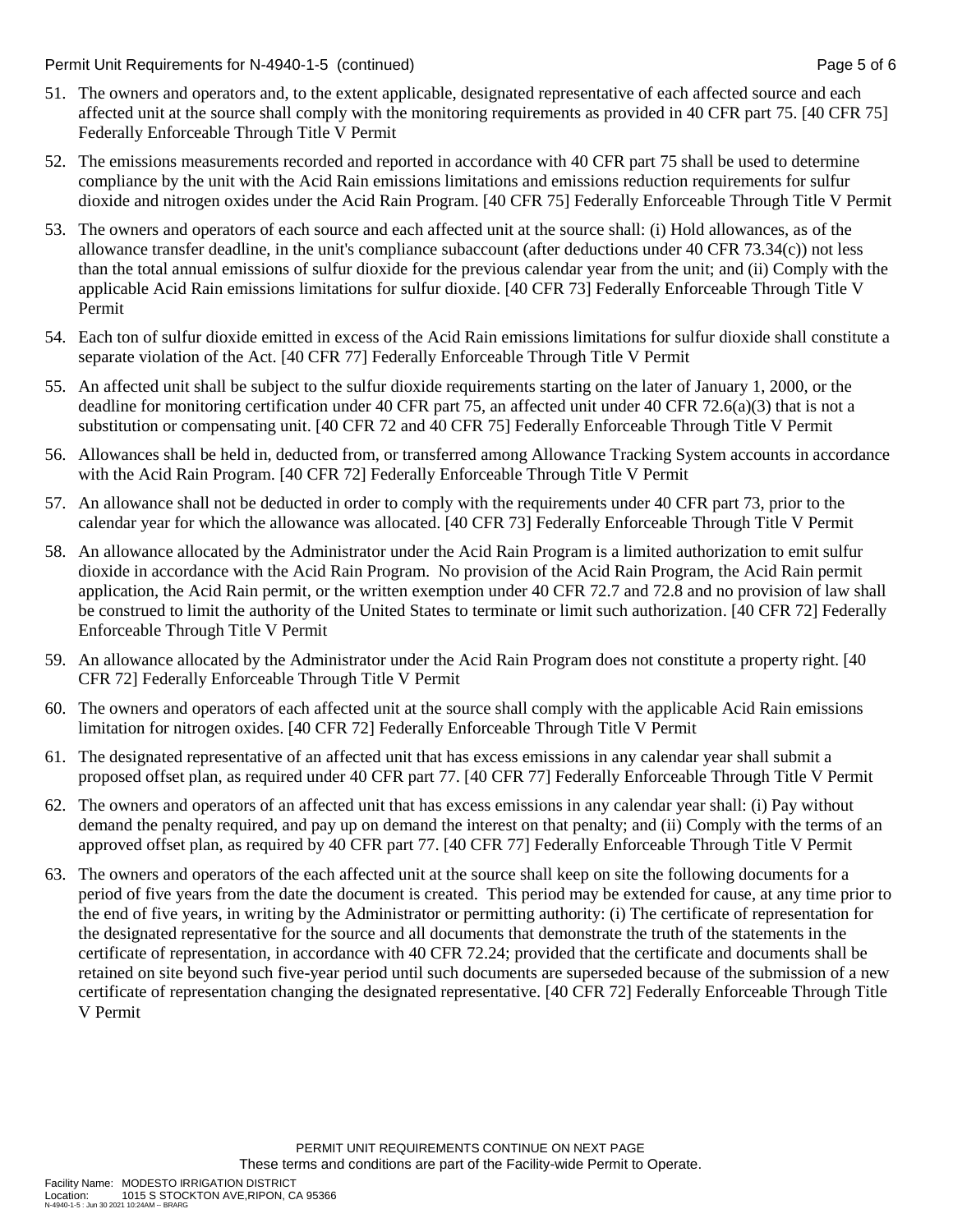Permit Unit Requirements for N-4940-1-5 (continued) Page 6 of 6 continued Page 6 of 6

- 64. The owners and operators of each affected unit at the source shall keep on site each of the following documents for a period of five years from the date the document is created. This period may be extended for cause, at any time prior to the end of five years, in writing by the Administrator or permitting authority; (ii) All emissions monitoring information, in accordance with 40 CFR part 75; (iii) Copies of all reports, compliance certifications and other submissions and all records made or required under the Acid Rain Program; (iv) Copies of all documents used to complete an Acid Rain permit application and any other submission that demonstrates compliance with the requirements of the Acid Rain Program. [40 CFR 75] Federally Enforceable Through Title V Permit
- 65. The designated representative of an affected source and each affected unit at the source shall submit the reports and compliance certifications required under the Acid Rain Program, including those under 40 CFR 75 Subpart I. [40 CFR 75] Federally Enforceable Through Title V Permit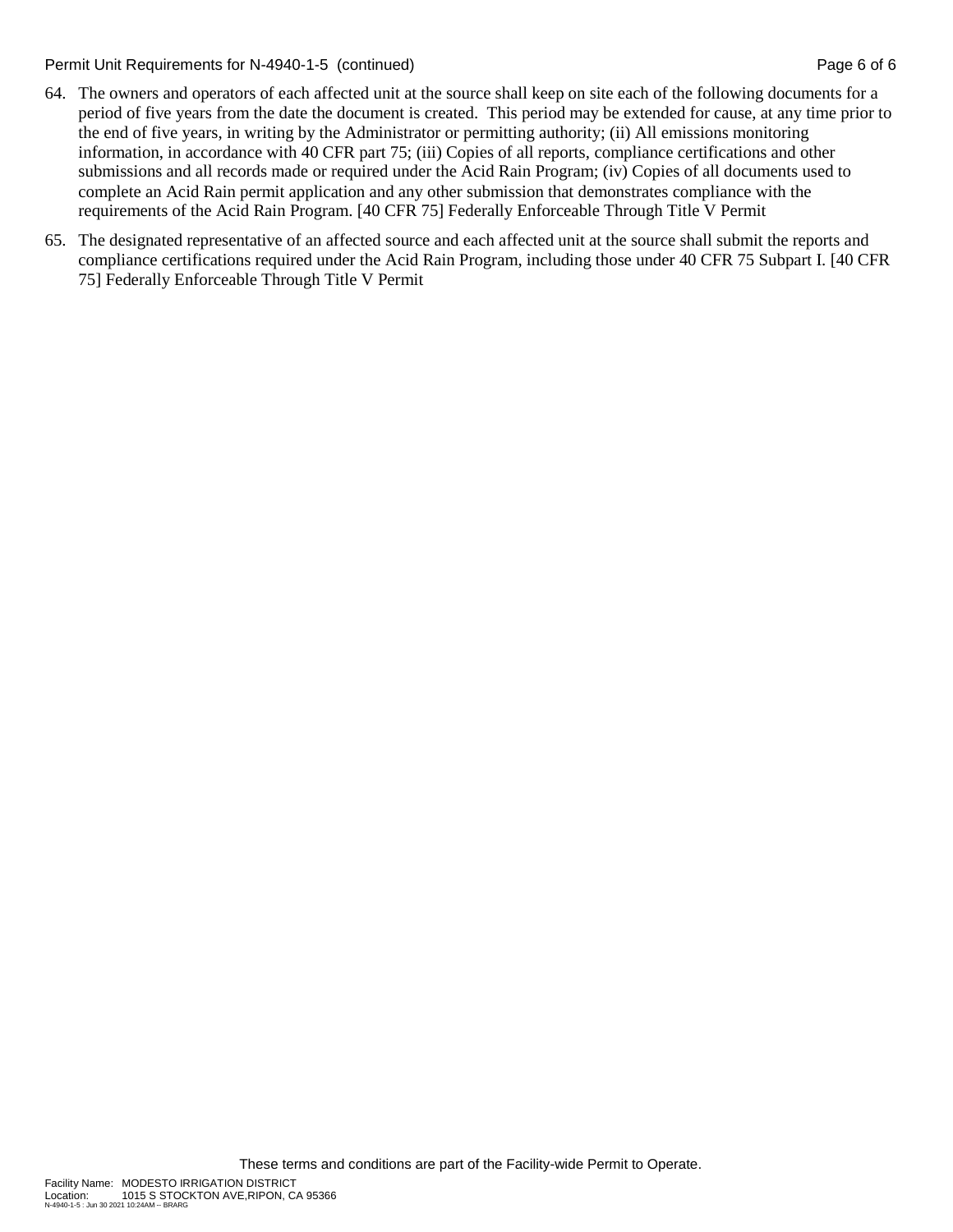### **PERMIT UNIT:** N-4940-2-5 **EXPIRATION DATE:** 03/31/2026

### **EQUIPMENT DESCRIPTION:**

47.5 MW NOMINALLY RATED SIMPLE-CYCLE PEAK-DEMAND POWER GENERATING SYSTEM CONSISTING OF A 500 MMBTU/HR GENERAL ELECTRIC, MODEL LM6000 SPRINT, NATURAL GAS-FIRED COMBUSTION TURBINE GENERATOR WITH A WATER SPRAY PREMIXED COMBUSTION SYSTEM, SERVED BY A SELECTIVE CATALYTIC REDUCTION (SCR) SYSTEM WITH AMMONIA INJECTION AND AN OXIDATION CATALYST

## **PERMIT UNIT REQUIREMENTS**

- 1. All equipment shall be maintained in proper operating condition and shall be operated in a manner to minimize emissions of air contaminants into the atmosphere. [District Rule 2201] Federally Enforceable Through Title V Permit
- 2. A selective catalytic reduction (SCR) system and an oxidation catalyst shall serve the gas turbine engine. Exhaust ducting shall be equipped with a fresh air inlet blower to be used to lower the exhaust temperature prior to the inlet of the SCR system catalyst. [District Rule 2201] Federally Enforceable Through Title V Permit
- 3. The gas turbine engine and generator lube oil vents shall be equipped with mist eliminators or equivalent technology sufficient to limit the visible emissions from the lube oil vents to not exceed 5% opacity, except for a period not exceeding three minutes in any one hour. [District Rule 2201] Federally Enforceable Through Title V Permit
- 4. The turbine shall be equipped with a continuous monitoring system to measure and record hours of operation, mass ratio of water-to-fuel injected and fuel consumption. [District Rules 2201 and 4703, 6.2; and 40 CFR 60.334 (a)] Federally Enforceable Through Title V Permit
- 5. The exhaust stack shall be equipped with a continuous emissions monitor (CEM) for NOx, CO, and O2. The CEM shall meet the requirements of 40 CFR parts 60 and 75 and shall be capable of monitoring emissions during startups and shutdowns as well as during normal operating conditions. [District Rules 1080, 2201 and 4703, 6.2.1; and 40 CFR 60.334 (b)(d)] Federally Enforceable Through Title V Permit
- 6. The permittee shall monitor and record the fuel flow rate, NOx emission rate, CO emission rate, ammonia injection rate, exhaust temperature both prior to and after the SCR system, exhaust oxygen content and exhaust flow rate. [District Rules 2201 and 4703, 6.2] Federally Enforceable Through Title V Permit
- 7. The facility shall install and maintain equipment, facilities, and systems compatible with the District's CEM data polling software system and shall make CEM data available to the District's automated polling system on a daily basis. [District Rule 1080] Federally Enforceable Through Title V Permit
- 8. Upon notice by the District that the facility's CEM system is not providing polling data, the facility may continue to operate without providing automated data for a maximum of 30 days per calendar year provided the CEM data is sent to the District by a District-approved alternative method. [District Rule 1080] Federally Enforceable Through Title V Permit
- 9. The exhaust stack shall be equipped with permanent provisions to allow collection of stack gas samples consistent with EPA test methods and shall be equipped with safe permanent provisions to sample stack gases with a portable NOx, CO, and O2 analyzer during District inspections. The sampling ports shall be located in accordance with the CARB regulation titled California Air Resources Board Air Monitoring Quality Assurance Volume VI, Standard Operating Procedures for Stationary Source Emission Monitoring and Testing. [District Rule 1081] Federally Enforceable Through Title V Permit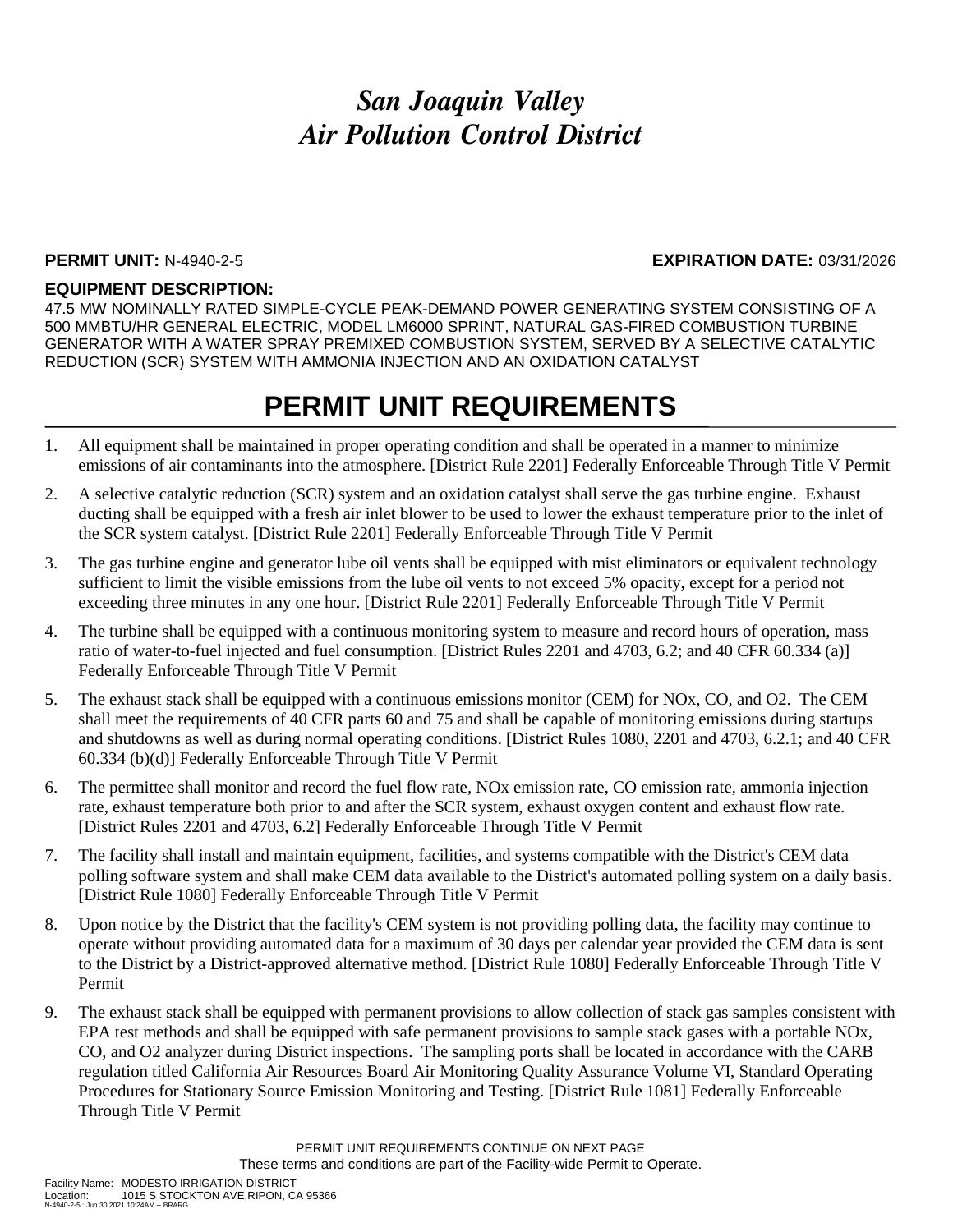### Permit Unit Requirements for N-4940-2-5 (continued) **Page 2** of 6

- 10. The CEMS shall complete a minimum of one cycle of operation (sampling, analyzing, and data recording) for each successive 15-minute period or shall meet equivalent specifications established by mutual agreement of the District, the ARB and the EPA. [District Rule 1080, 6.4 and 40 CFR 60.334 (b)(2)] Federally Enforceable Through Title V Permit
- 11. Results of continuous emissions monitoring shall be reduced according to the procedure established in 40 CFR, Part 51, Appendix P, paragraphs 5.0 through 5.3.3, or by other methods deemed equivalent by mutual agreement with the District, the ARB, and the EPA. [District Rule 1080] Federally Enforceable Through Title V Permit
- 12. In accordance with 40 CFR, Part 60, Appendix F, 5.1, cylinder gas audits (CGA) or relative accuracy audits (RAA) of the continuous emission monitors shall be conducted quarterly, except during quarters in which a relative accuracy test audit (RATA) is performed. Audit reports shall be submitted along with quarterly compliance reports to the District. [District Rule 1080] Federally Enforceable Through Title V Permit
- 13. The owner/operator shall perform a relative accuracy test audit (RATA) as specified by 40 CFR Part 60, Appendix F, 5.1.1, at least once every four calendar quarters. The permittee shall comply with the applicable requirements for quality assurance testing and maintenance of the continuous emission monitor equipment in accordance with the procedures and guidance specified in 40 CFR Part 60, Appendix F. [District Rule 1080 and 40 CFR 60.334 (b)(1)] Federally Enforceable Through Title V Permit
- 14. The turbine shall be fired only on natural gas with a sulfur content (as S) not exceeding 1.0 grain per 100 standard cubic feet. [District Rules 2201 and 4801; and 40 CFR 60.333 (b)] Federally Enforceable Through Title V Permit
- 15. The NOx (as NO2) emissions during each start-up event and each shutdown event shall not exceed 20.0 lb/hr. [District Rule 2201] Federally Enforceable Through Title V Permit
- 16. The CO emissions during each start-up event and each shutdown event shall not exceed 20.0 lb/hr. [District Rule 2201] Federally Enforceable Through Title V Permit
- 17. Startup shall be defined as the period of time during which a unit is brought from a shutdown status to its operating temperature and pressure, including the time required by the unit's emission control system to reach full operations, and the unit meets the lb/hr and ppmvd emission limits specified within this permit. Shutdown shall be defined as the period of time during which a unit is taken from an operational to a non-operational status as the fuel supply to the unit is completely turned off. Start-up and shutdown period emissions shall be counted toward all applicable emission limits (lb/day and lb/year). [District Rules 2201 and 4703, 3.26, 3.29 and 5.3] Federally Enforceable Through Title V Permit
- 18. Duration of each start-up or each shutdown event shall not exceed two hours. [District Rule 4703, 5.3.1.1] Federally Enforceable Through Title V Permit
- 19. The emission control systems shall be in operation and emissions shall be minimized insofar as technologically feasible during startup and shutdown. [District Rule 4703, 5.3.2] Federally Enforceable Through Title V Permit
- 20. The NOx (as NO2) emissions from this unit, except during start-up and shutdown events, shall not exceed either of the following: 4.53 lb/hr or 2.5 ppmvd @ 15% O2. The emission concentration limit is based on a three-hour rolling average. [District Rules 2201 and 4703, 5.1] Federally Enforceable Through Title V Permit
- 21. The CO emissions from this unit, except during start-up and shutdown events, shall not exceed either of the following: 6.62 lb/hr or 6.0 ppmvd @ 15% O2. The emission concentration limit is based on a three-hour rolling average. [District Rules 2201 and 4703, 5.2] Federally Enforceable Through Title V Permit
- 22. The VOC emissions from this unit shall not exceed either of the following: 1.26 lb/hr or 2.0 ppmvd @ 15% O2. The emission concentration limit is based on a three-hour rolling average. [District Rule 2201] Federally Enforceable Through Title V Permit
- 23. The SOx emissions shall not exceed 1.4 lb/hr. [District Rule 2201] Federally Enforceable Through Title V Permit
- 24. The PM10 emissions shall not exceed 3.00 lb/hr. [District Rule 2201] Federally Enforceable Through Title V Permit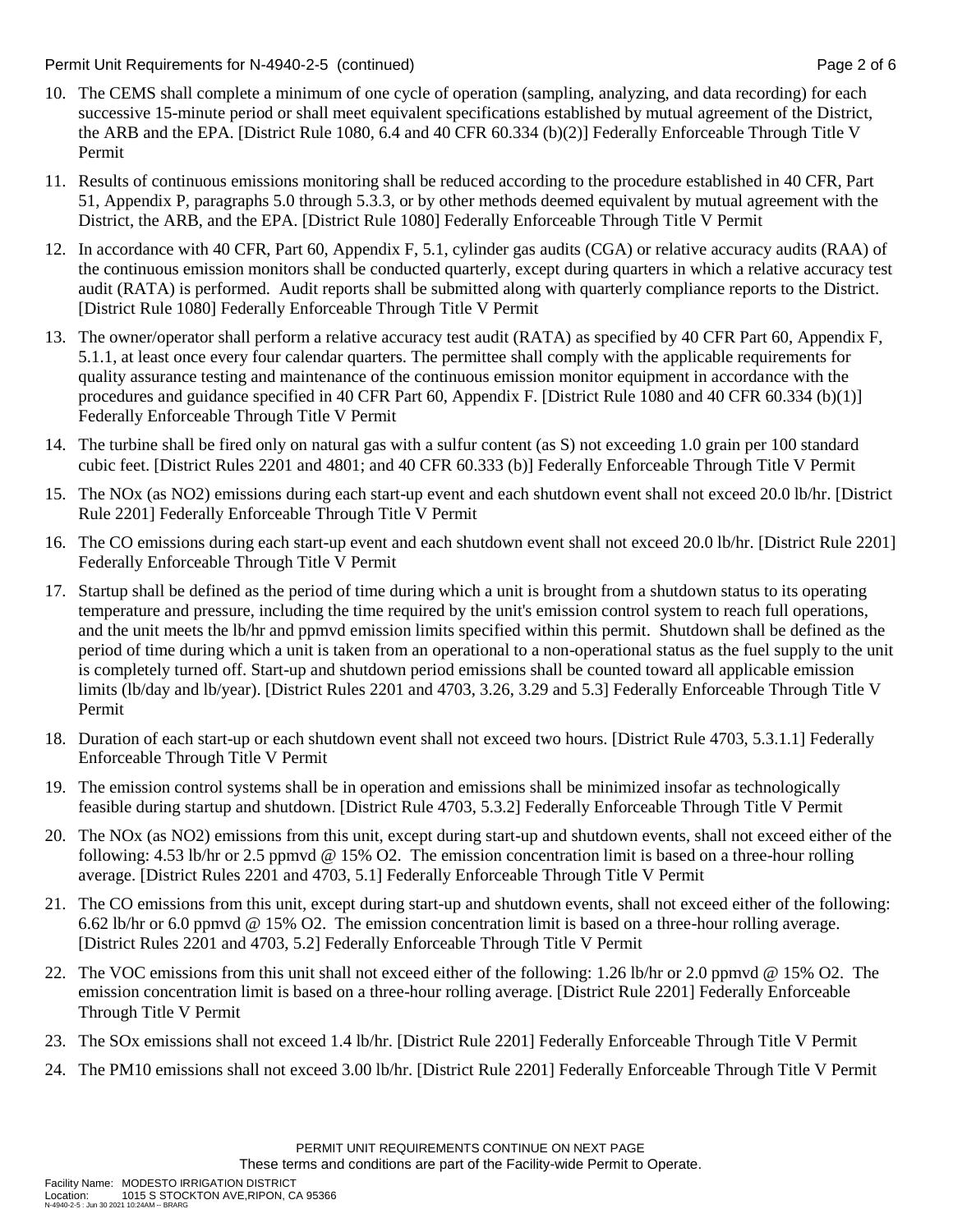Permit Unit Requirements for N-4940-2-5 (continued) Page 3 of 6

- 25. The ammonia slip emissions shall not exceed either of the following: 6.71 lb/hr or 10.0 ppmvd @ 15% O2. The emission concentration limit is based on a 24-hour rolling average. [District Rule 2201] Federally Enforceable Through Title V Permit
- 26. Each three hour rolling average will be compiled from the three most recent one hour periods. Each one hour period shall commence on the hour. Each one hour period in a twenty-four hour average for ammonia slip will commence on the hour. The twenty-four hour average will be calculated starting and ending at twelve-midnight. [District Rule 2201] Federally Enforceable Through Title V Permit
- 27. The daily emissions from this unit shall not exceed any of the following: NOx (as NO2) 155.1 lb/day; VOC 30.2 lb/day; CO - 158.9 lb/day; PM10 - 72.0 lb/day; or SOx (as SO2) - 34.2 lb/day. [District Rule 2201] Federally Enforceable Through Title V Permit
- 28. The annual emissions from this unit shall not exceed any of the following: NOx (as NO2) 44,505 lb/year; VOC 11,038 lb/year; CO - 57,991 lb/year, PM10 - 26,280 lb/year; or SOx - 12,483 lb/year. All annual emission limits are based on 12 consecutive month rolling emissions totals. [District Rule 2201] Federally Enforceable Through Title V Permit
- 29. Daily emissions shall be compiled for a twenty-four hour period starting and ending at twelve-midnight. Each calendar month in a twelve consecutive month rolling emissions total shall commence at the beginning of the first day of the month. The twelve consecutive month rolling emissions totals used to determine compliance with annual emission limits shall be compiled from the twelve most recent calendar months. [District Rule 2201] Federally Enforceable Through Title V Permit
- 30. Compliance with the ammonia emission limits shall be demonstrated utilizing one of the following procedures: 1) Calculate ammonia slip utilizing the following equation: ammonia slip ppmvd @ 15% O2 = [{a - (b x c/1,000,000)} x  $(1,000,000/b)$ ] x  $[(20.9 - 15.0)/(20.9 - e)]$  x d, where a = ammonia injection rate (lb/hr) / (17 lb/lb mol), b = dry exhaust flow rate  $(lb/hr) / (29 lb/lb mol)$ , c = change in measured NOx concentration across the catalyst, d = correction factor, and  $e =$  stack O2 concentration (%vd). The correction factor shall be derived annually during compliance testing by comparing the measured and calculated ammonia slip; 2.) Utilize another District-approved calculation method using measured surrogate parameters to determine the daily ammonia emissions in ppmvd @ 15% O2. If this option is chosen, the permittee shall submit a detailed calculation protocol for District approval at least 60 days prior to commencement of operation; 3.) Alternatively, the permittee may utilize a continuous in-stack ammonia monitor to verify compliance with the ammonia emissions limit. If this option is chosen, the permittee shall submit a monitoring plan for District approval at least 60 days prior to commencement of operation. [District Rule 4102]
- 31. Source testing to measure the NOx, VOC, CO and ammonia slip emissions (ppmvd @ 15% O2 and lb/hr) and PM10 emissions (lb/hr) shall be conducted at least once every twelve months. [District Rules 2201 and 4703, 6.3.1] Federally Enforceable Through Title V Permit
- 32. Source testing to measure the CO emissions during start-up periods shall be conducted at least once every seven years thereafter. [District Rule 2201] Federally Enforceable Through Title V Permit
- 33. Source testing to measure the NOx emissions during start-up periods shall be conducted at least once every seven years. [District Rule 2201] Federally Enforceable Through Title V Permit
- 34. Source testing shall be conducted using the methods and procedures approved by the District. The District must be notified at least 30 days prior to any compliance source test, and a source test plan must be submitted for approval at least 15 days prior to testing. [District Rule 1081] Federally Enforceable Through Title V Permit
- 35. Source testing shall be witnessed or authorized by District personnel and samples shall be collected by a California Air Resources Board (CARB) certified testing laboratory or a CARB certified source testing firm. [District Rule 1081] Federally Enforceable Through Title V Permit
- 36. The results of each source test shall be submitted to the District within 60 days thereafter. [District Rule 1081] Federally Enforceable Through Title V Permit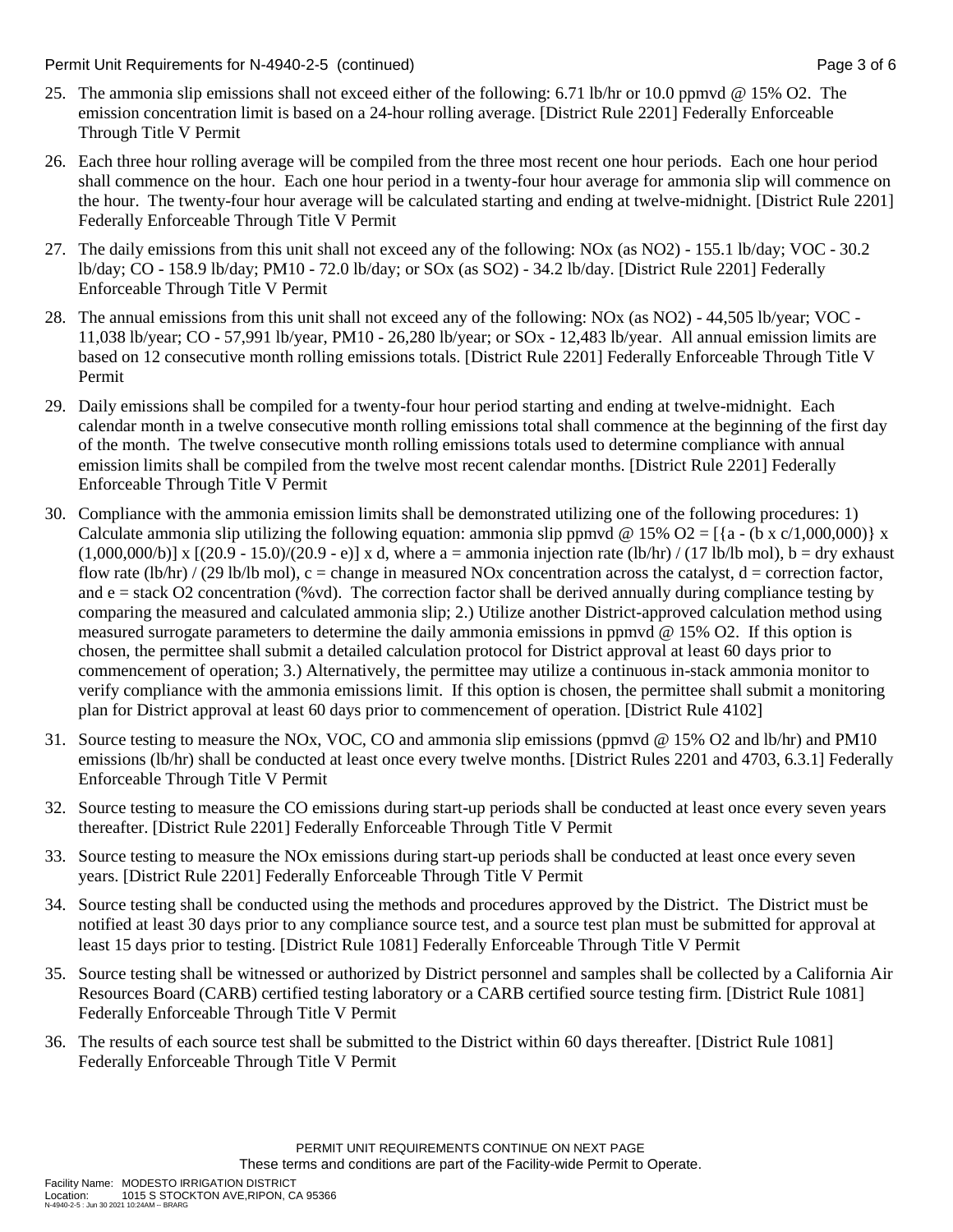Permit Unit Requirements for N-4940-2-5 (continued) **Page 4 of 6** and 2011 **Page 4 of 6** Page 4 of 6

- 37. NOx emissions (referenced as NO2) shall be determined using EPA method 7E, EPA method 20 or CARB method 20. EPA approved alternative test methods as approved by the District may also be used to address the source testing requirements of this permit. The request to utilize EPA approved alternative source testing methods must be submitted in writing and written approval received from the District prior to the submission of the source test plan. [District Rules 1081, 2201 and 4703, 5.1 & 6.4.1; and 40 CFR 60.335 (a) & (b)] Federally Enforceable Through Title V Permit
- 38. CO emissions shall be determined using EPA method 10 or EPA method 10B. [District Rules 1081, 2201 and 4703, 6.4.2] Federally Enforceable Through Title V Permit
- 39. VOC emissions (referenced as methane) shall be determined using EPA method 18 or EPA method 25. [District Rules 1081 and 2201] Federally Enforceable Through Title V Permit
- 40. PM10 emissions shall be determined using EPA methods 201 and 202, EPA methods 201A and 202, CARB method 501 in conjunction with CARB method 5, or EPA method 5 and CARB method 5. [District Rules 1081 and 2201] Federally Enforceable Through Title V Permit
- 41. Ammonia emissions shall be determined using BAAQMD method ST-1B. [District Rule 1081] Federally Enforceable Through Title V Permit
- 42. Oxygen content of the exhaust gas shall be determined by using EPA method 3, EPA method 3A or EPA method 20. [District Rules 1081, 2201 and 4703, 6.4.3] Federally Enforceable Through Title V Permit
- 43. The owner or operator shall demonstrate maximum total sulfur content of the fuel by maintaining gas quality characteristics in a current, valid purchase contract, a tariff sheet or transportation contract for the fuel. [40 CFR 60.334 (h)(3)] Federally Enforceable Through Title V Permit
- 44. EPA approved alternative source testing methods will be allowed, upon District approval, provided it does not result in a relaxation of emission limitations. The request to utilize EPA approved alternative source testing methods must be submitted in writing and written approval received from the District prior to the submission of the source test plan. [District Rules 1081, 4001 and 4703, 6.4] Federally Enforceable Through Title V Permit
- 45. The permittee shall submit a written report to the APCO for each calendar quarter, within 30 days of the end of the quarter, including: time intervals, data and magnitude of excess emissions, nature and cause of excess emissions (if known), corrective actions taken and preventive measures adopted; averaging period used for data reporting shall correspond to the averaging period for each respective emission standard; applicable time and date of each period during which the CEM was inoperative (except for zero and span checks) and the nature of system repairs and adjustments; and a negative declaration when no excess emissions occurred. [District Rule 1080] Federally Enforceable Through Title V Permit
- 46. The permittee shall maintain a daily stationary gas turbine system operating log that includes the actual local startup and stop time, length and reason for reduced load periods, total hours of operation and the type and quantity of fuel used. [District Rule 4703, 6.2.6] Federally Enforceable Through Title V Permit
- 47. The operator performing start-up or shutdown of this unit shall keep records of the duration of start-up or shutdown. [District Rule 4703, 6.2.8] Federally Enforceable Through Title V Permit
- 48. The permittee shall maintain the following records: date and time, duration, and type of any startup, shutdown, or malfunction; performance testing, evaluations, calibrations, checks, adjustments, any period which a continuous monitoring system or device was inoperative, and maintenance of any continuous emission monitoring system or device. [District Rule 2201] Federally Enforceable Through Title V Permit
- 49. All records required to be maintained by this permit shall be maintained for a period of five years and shall be made readily available for District inspection upon request. [District Rule 4703, 6.2.4] Federally Enforceable Through Title V Permit
- 50. The owners and operators of each affected source and each affected unit at the source shall: (i) Operate the unit in compliance with a complete Acid Rain permit application or a superseding Acid Rain permit issued by the permitting authority; and (ii) Have an Acid Rain permit. [40 CFR 72] Federally Enforceable Through Title V Permit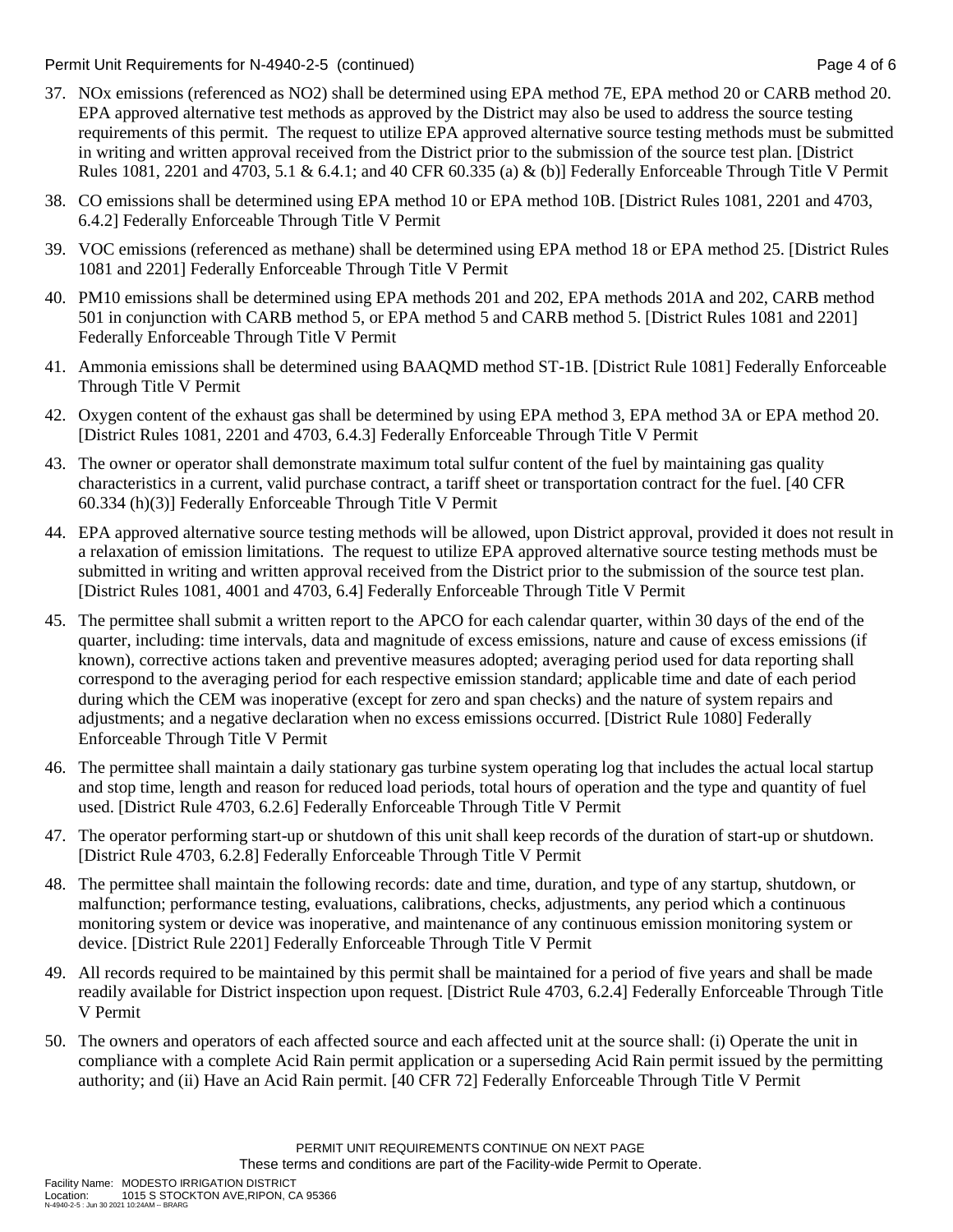Permit Unit Requirements for N-4940-2-5 (continued) **Page 5 of 6** and 2011 **Page 5 of 6** Page 5 of 6

- 51. The owners and operators and, to the extent applicable, designated representative of each affected source and each affected unit at the source shall comply with the monitoring requirements as provided in 40 CFR part 75. [40 CFR 75] Federally Enforceable Through Title V Permit
- 52. The emissions measurements recorded and reported in accordance with 40 CFR part 75 shall be used to determine compliance by the unit with the Acid Rain emissions limitations and emissions reduction requirements for sulfur dioxide and nitrogen oxides under the Acid Rain Program. [40 CFR 75] Federally Enforceable Through Title V Permit
- 53. The owners and operators of each source and each affected unit at the source shall: (i) Hold allowances, as of the allowance transfer deadline, in the unit's compliance subaccount (after deductions under 40 CFR 73.34(c)) not less than the total annual emissions of sulfur dioxide for the previous calendar year from the unit; and (ii) Comply with the applicable Acid Rain emissions limitations for sulfur dioxide. [40 CFR 73] Federally Enforceable Through Title V Permit
- 54. Each ton of sulfur dioxide emitted in excess of the Acid Rain emissions limitations for sulfur dioxide shall constitute a separate violation of the Act. [40 CFR 77] Federally Enforceable Through Title V Permit
- 55. An affected unit shall be subject to the sulfur dioxide requirements starting on the later of January 1, 2000, or the deadline for monitoring certification under 40 CFR part 75, an affected unit under 40 CFR 72.6(a)(3) that is not a substitution or compensating unit. [40 CFR 72 and 40 CFR 75] Federally Enforceable Through Title V Permit
- 56. Allowances shall be held in, deducted from, or transferred among Allowance Tracking System accounts in accordance with the Acid Rain Program. [40 CFR 72] Federally Enforceable Through Title V Permit
- 57. An allowance shall not be deducted in order to comply with the requirements under 40 CFR part 73, prior to the calendar year for which the allowance was allocated. [40 CFR 73] Federally Enforceable Through Title V Permit
- 58. An allowance allocated by the Administrator under the Acid Rain Program is a limited authorization to emit sulfur dioxide in accordance with the Acid Rain Program. No provision of the Acid Rain Program, the Acid Rain permit application, the Acid Rain permit, or the written exemption under 40 CFR 72.7 and 72.8 and no provision of law shall be construed to limit the authority of the United States to terminate or limit such authorization. [40 CFR 72] Federally Enforceable Through Title V Permit
- 59. An allowance allocated by the Administrator under the Acid Rain Program does not constitute a property right. [40 CFR 72] Federally Enforceable Through Title V Permit
- 60. The owners and operators of each affected unit at the source shall comply with the applicable Acid Rain emissions limitation for nitrogen oxides. [40 CFR 72] Federally Enforceable Through Title V Permit
- 61. The designated representative of an affected unit that has excess emissions in any calendar year shall submit a proposed offset plan, as required under 40 CFR part 77. [40 CFR 77] Federally Enforceable Through Title V Permit
- 62. The owners and operators of an affected unit that has excess emissions in any calendar year shall: (i) Pay without demand the penalty required, and pay up on demand the interest on that penalty; and (ii) Comply with the terms of an approved offset plan, as required by 40 CFR part 77. [40 CFR 77] Federally Enforceable Through Title V Permit
- 63. The owners and operators of the each affected unit at the source shall keep on site the following documents for a period of five years from the date the document is created. This period may be extended for cause, at any time prior to the end of five years, in writing by the Administrator or permitting authority: (i) The certificate of representation for the designated representative for the source and all documents that demonstrate the truth of the statements in the certificate of representation, in accordance with 40 CFR 72.24; provided that the certificate and documents shall be retained on site beyond such five-year period until such documents are superseded because of the submission of a new certificate of representation changing the designated representative. [40 CFR 72] Federally Enforceable Through Title V Permit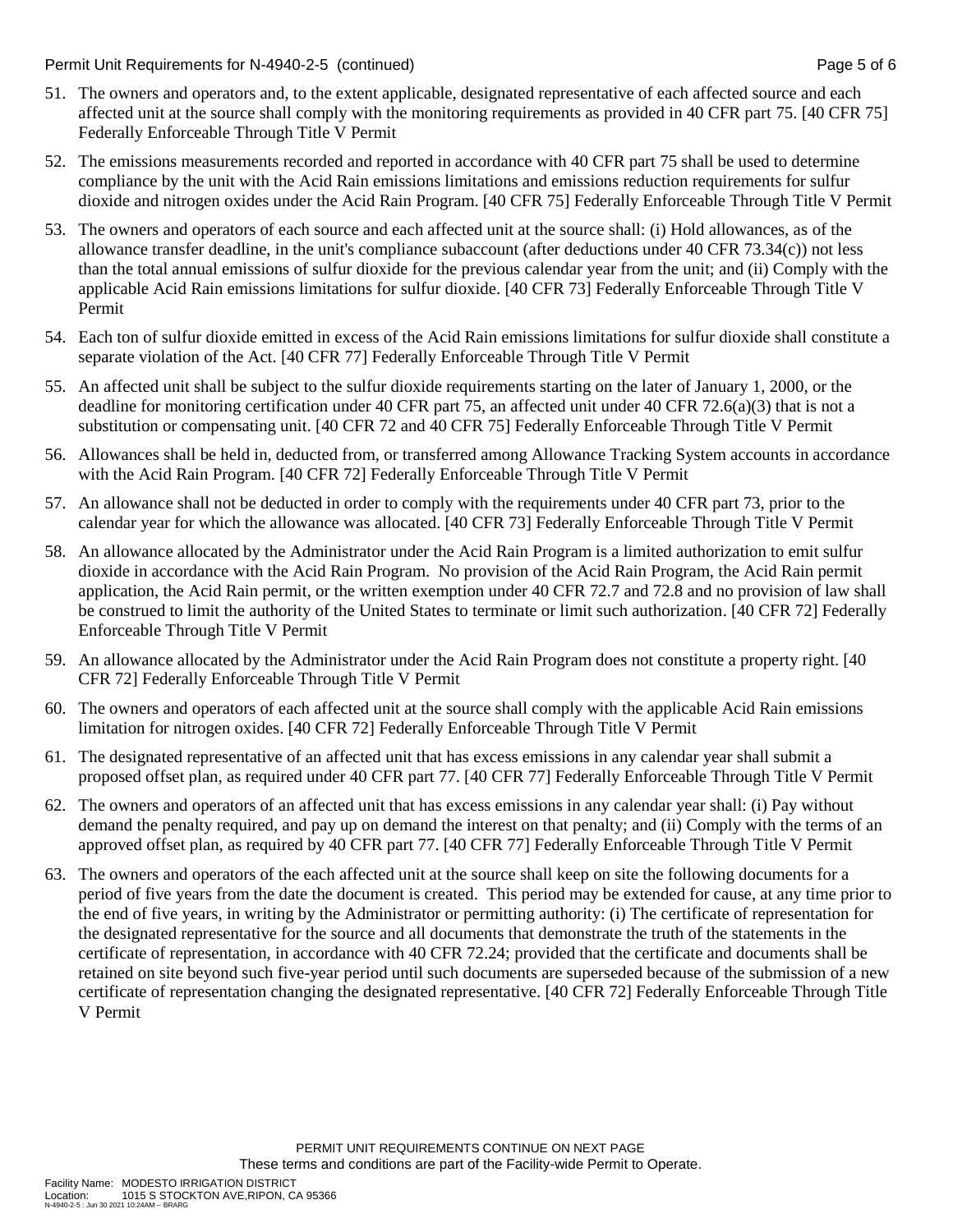Permit Unit Requirements for N-4940-2-5 (continued) Page 6 of 6 continued Page 6 of 6

- 64. The owners and operators of each affected unit at the source shall keep on site each of the following documents for a period of five years from the date the document is created. This period may be extended for cause, at any time prior to the end of five years, in writing by the Administrator or permitting authority; (ii) All emissions monitoring information, in accordance with 40 CFR part 75; (iii) Copies of all reports, compliance certifications and other submissions and all records made or required under the Acid Rain Program; (iv) Copies of all documents used to complete an Acid Rain permit application and any other submission that demonstrates compliance with the requirements of the Acid Rain Program. [40 CFR 75] Federally Enforceable Through Title V Permit
- 65. The designated representative of an affected source and each affected unit at the source shall submit the reports and compliance certifications required under the Acid Rain Program, including those under 40 CFR 75 Subpart I. [40 CFR 75] Federally Enforceable Through Title V Permit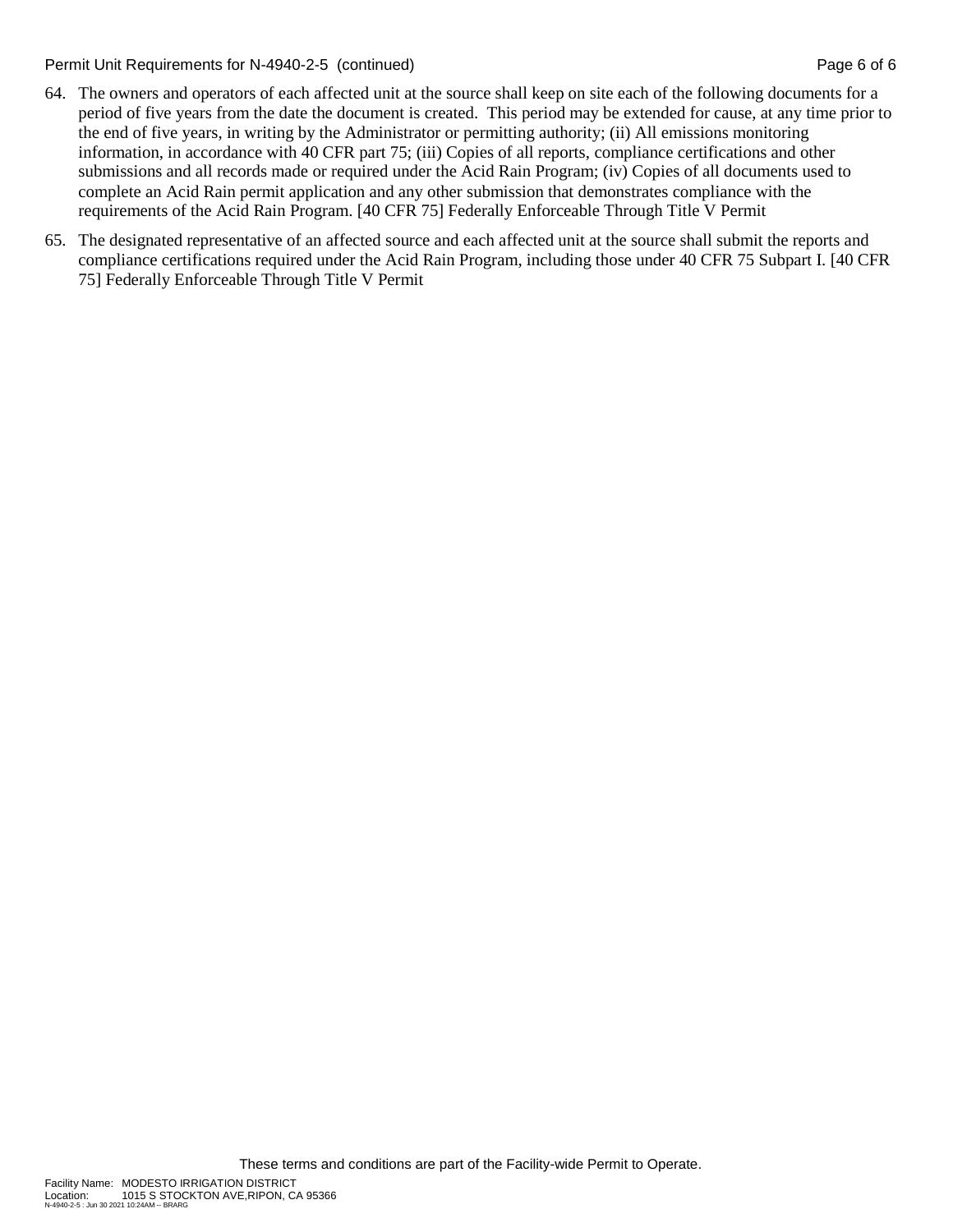### **PERMIT UNIT:** N-4940-4-2 **EXPIRATION DATE:** 03/31/2026

### **EQUIPMENT DESCRIPTION:**

198 BHP GENERAC POWER SYSTEMS MODEL SD100 TIER 3 CERTIFIED DIESEL-FIRED EMERGENCY STANDBY IC ENGINE POWERING AN ELECTRICAL GENERATOR

## **PERMIT UNIT REQUIREMENTS**

- 1. The exhaust stack shall vent vertically upward. The vertical exhaust flow shall not be impeded by a rain cap (flapper ok), roof overhang, or any other obstruction. [District Rule 4102]
- 2. This engine shall be equipped with an operational non-resettable elapsed time meter or other APCO approved alternative. [District Rules 4701 and 4702, 17 CCR 93115, and 40 CFR Part 60 Subpart IIII] Federally Enforceable Through Title V Permit
- 3. Only CARB certified diesel fuel containing not more than 0.0015% sulfur by weight is to be used. [District Rules 2201 and 4801, 17 CCR 93115 and 40 CFR Part 60 Subpart IIII] Federally Enforceable Through Title V Permit
- 4. Emissions from this IC engine shall not exceed any of the following limits: 2.66 g-NOx/bhp-hr, 0.7 g-CO/bhp-hr, or 0.14 g-VOC/bhp-hr. [District Rule 2201, 17 CCR 93115, and 40 CFR Part 60 Subpart IIII] Federally Enforceable Through Title V Permit
- 5. Emissions from this IC engine shall not exceed 0.12 g-PM10/bhp-hr based on USEPA certification using ISO 8178 test procedure. [District Rules 2201 and 4102, 17 CCR 93115, and 40 CFR Part 60 Subpart IIII] Federally Enforceable Through Title V Permit
- 6. This engine shall be operated and maintained in proper operating condition as recommended by the engine manufacturer or emissions control system supplier. [District Rule 4702 and 40 CFR Part 60 Subpart IIII] Federally Enforceable Through Title V Permit
- 7. During periods of operation for maintenance, testing, and required regulatory purposes, the permittee shall monitor the operational characteristics of the engine as recommended by the manufacturer or emission control system supplier (for example: check engine fluid levels, battery, cables and connections; change engine oil and filters; replace engine coolant; and/or other operational characteristics as recommended by the manufacturer or supplier). [District Rule 4702] Federally Enforceable Through Title V Permit
- 8. An emergency situation is an unscheduled electrical power outage caused by sudden and reasonably unforeseen natural disasters or sudden and reasonably unforeseen events beyond the control of the permittee. [District Rule 4702 and 17 CCR 93115] Federally Enforceable Through Title V Permit
- 9. This engine shall not be used to produce power for the electrical distribution system, as part of a voluntary utility demand reduction program, or for an interruptible power contract. [District Rule 4702 and 17 CCR 93115] Federally Enforceable Through Title V Permit
- 10. This engine shall be operated only for testing and maintenance of the engine, required regulatory purposes, and during emergency situations. Operation of the engine for maintenance, testing, and required regulatory purposes shall not exceed 50 hours per calendar year. [District Rules 4102 and 4702, 17 CCR 93115, and 40 CFR Part 60 Subpart IIII] Federally Enforceable Through Title V Permit